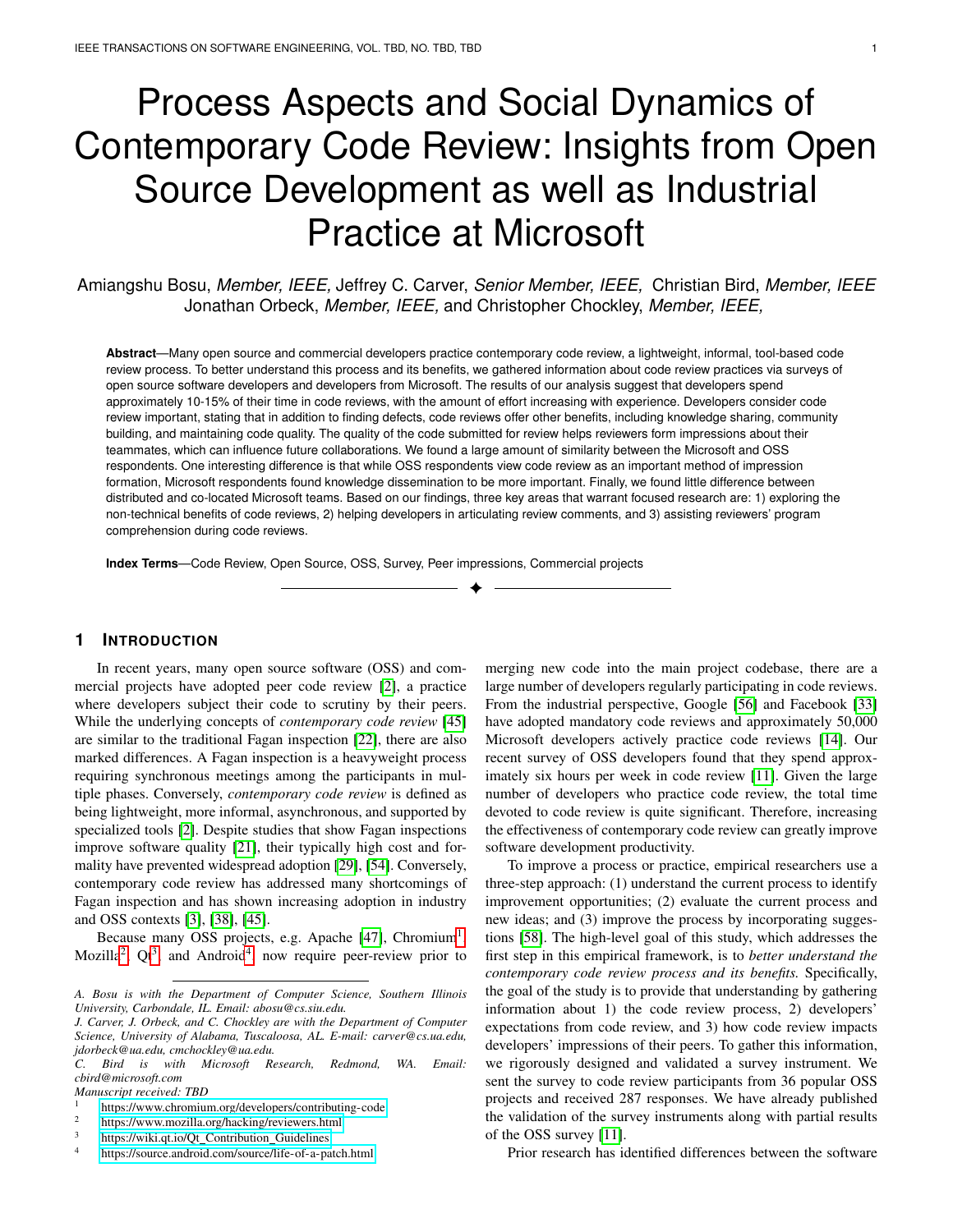engineering practices in OSS and commercial contexts [\[34\]](#page-17-12), [\[42\]](#page-17-13). Because this prior work did not specifically address code review, we replicated the survey in a commercial context (i.e., Microsoft) to analyze whether there were any differences between OSS and a commercial organization relative to our study goal. To provide additional insight into the similarities or differences between OSS and Microsoft developers, we specifically recruited two types of survey participants from Microsoft: those that work on collocated projects and those that work on distributed projects. Because code review is an interactive process, we hypothesized that the Microsoft participants who work on distributed projects would have similar views about code as the OSS participants (whose projects are also distributed). Our Microsoft survey received 416 responses.

The primary contributions of this study are:

- A better understanding of developers' perception about contemporary code review;
- A better understanding of why and how developers collaborate during code reviews;
- Empirical evidence regarding the perceived non-technical benefits of code reviews;
- A comparison of code review practices between OSS and Microsoft projects; and
- An illustration of the process of systematically designing and analyzing a software engineering (SE) survey.

The remainder of the paper is organized as follows. Section [2](#page-1-0) provides a brief description of contemporary code review process and prior literature on code reviews. Section [3](#page-2-0) defines the research questions. Section [4](#page-3-0) describes the research method. Section [5](#page-5-0) characterizes the study participants. Section [6](#page-6-0) provides the results. Section [7](#page-13-0) discusses the implications of the results. Section [8](#page-15-0) describes the threats to validity. Finally, Section [9](#page-16-2) provides directions for future work and concludes the paper.

## <span id="page-1-0"></span>**2 BACKGROUND**

This section provides a brief background and prior research on contemporary code review.

#### **2.1 Contemporary Code Review Workflow**

One key aspect of contemporary code review is that it is tool-based. Some popular code review tools include: Gerrit<sup>[5](#page-1-1)</sup>, Phabrica-tor<sup>[6](#page-1-2)</sup>, and ReviewBoard<sup>[7](#page-1-3)</sup>. Figure [1](#page-1-4) provides a simplified overview of the contemporary code review workflow. First, the author creates a *patch-set* (i.e. all files added or modified in a single revision), along with a description of the changes, and submits that information to the code review tool. Then the author (or someone else) selects the reviewer(s) for the patch-set. The code review tool then notifies the reviewer(s) about the incoming review. During the review, the tools highlight the changes between revisions in a side-by-side display. The reviewers and the author can insert comments into the code. After the review, the author can address the comments and upload a new patch-set to initiate a new review iteration. This review cycle repeats until either the reviewers approve the changes or the author abandons the change. If the reviewers approve the changes, then the author commits the patchset or asks a project committer to commit the patchset to the project repository.

<span id="page-1-1"></span>

<span id="page-1-2"></span><http://phabricator.org/>

<span id="page-1-4"></span>

Fig. 1: Simplified code review workflow

## **2.2 Overview of Contemporary Code Review Research**

In recent years, there have been several studies on understanding contemporary code review practice. Rigby has published a series of studies examining informal peer code review practices in OSS projects [\[46\]](#page-17-14), [\[47\]](#page-17-6), [\[48\]](#page-17-15), and comparing the review practices between commercial and open source projects [\[45\]](#page-17-0). To characterize the code review practices, Rigby and German proposed a set of code-review metrics (i.e. acceptance rate, reviewer characteristics, top reviewer vs. top committer, review frequency, number of reviewers per patch, and patch size) [\[46\]](#page-17-14). Other researchers calculated similar metrics for five OSS projects and concluded that code review practices vary across OSS projects based on age and culture of the projects [\[1\]](#page-16-3). However, these findings were contradicted in a later study, which found that despite large differences among five OSS projects and several commercial projects, their code review metrics were largely similar [\[45\]](#page-17-0).

After seeing the successful adoption of code review practices by OSS projects, many commercial organizations have recently adopted peer code review practices [\[2\]](#page-16-0), [\[3\]](#page-16-1), [\[44\]](#page-17-16), [\[53\]](#page-17-17). Contrary to OSS projects, code review participants at Microsoft use both synchronous and asynchronous communication media. They also consider communications during code reviews essential for understanding code changes and design rationale. Microsoft developers expressed a need to retain code review communications for later information needs [\[53\]](#page-17-17). Another study at Microsoft found that although finding defects is a primary motivation for code reviews, other benefits (e.g. knowledge dissemination, team awareness, and identifying better solutions) may be more important. The major challenge is understanding the code changes [\[2\]](#page-16-0).

While these studies characterized the code reviews in commercial projects, only one study [\[45\]](#page-17-0), which focused on quantitative aspects of code reviews, has compared and contrasted between the code review practices of OSS and commercial projects. Since developers' motivations and project governance differ between OSS and commercial organizations [\[32\]](#page-17-18), [\[42\]](#page-17-13), code review collaborations may also differ between OSS and commercial projects. This lack of research was one of the motivations for gathering information about contemporary code review from both OSS and commercial developers.

While most of the earlier exploratory studies focused on understanding the code review practices, a few recent studies have focused on understanding the impact of different factors on code reviews. Code review characteristics such as review size,

<span id="page-1-3"></span><https://www.reviewboard.org/>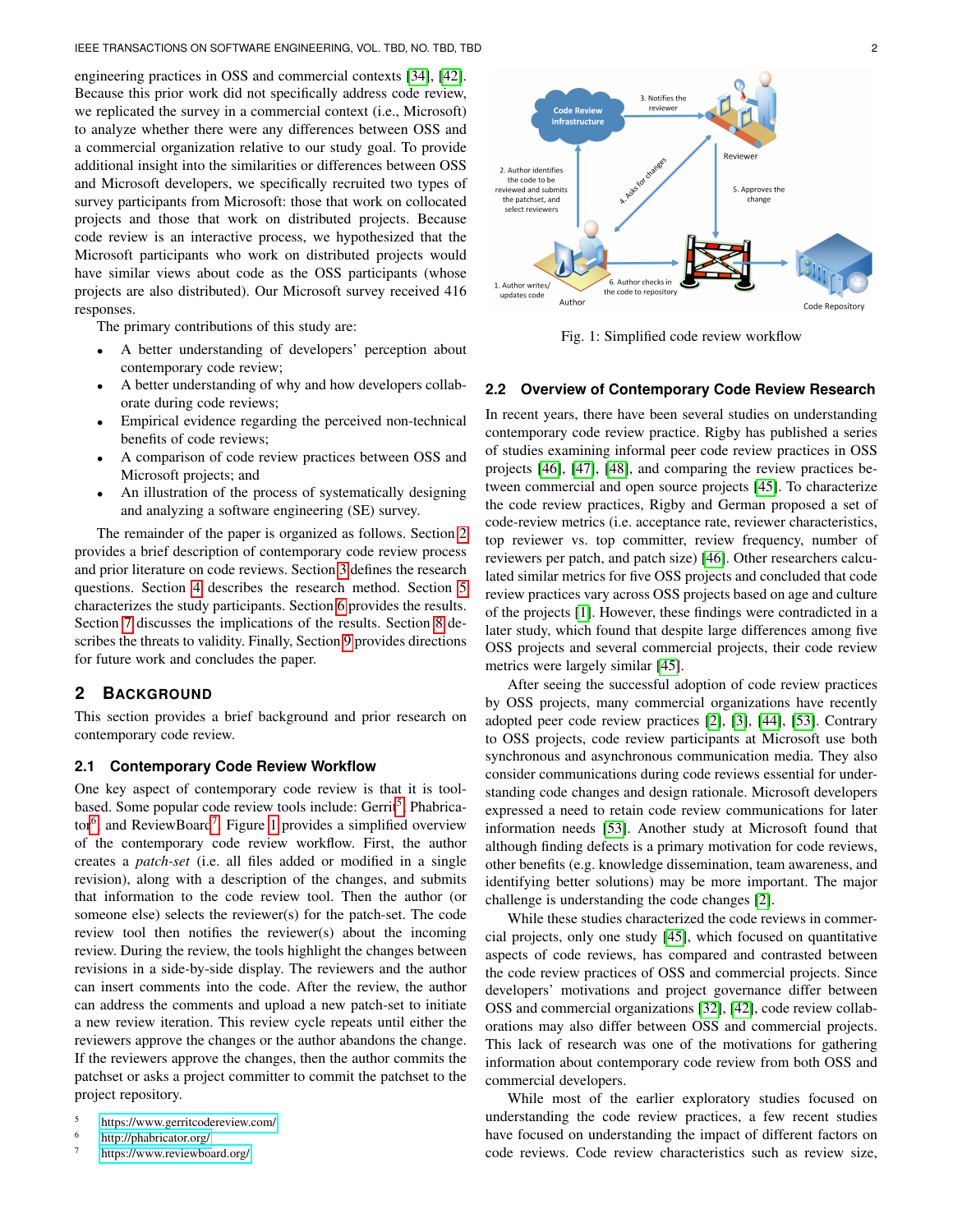component, priority, organization, reviewer characteristics, and author experience significantly influence both review completion time and outcome [\[5\]](#page-16-4). Moreover, a reviewer's prior experience in changing or reviewing the artifact and the reviewer's project experience increases the likelihood that s/he will provide useful feedback [\[14\]](#page-17-9). While these studies focused on technical human factors and characteristics of the code changes, no studies have focused on the non-technical human factors (i.e., author's reputation, and relationship between an author and a reviewer). Because code review facilitates direct collaboration between people, a better understanding of the impacts of various human factors is crucial to improve the code review practices.

A few recent studies have investigated various technical benefits of code reviews. Although the primary goal of code reviews is defect detection, because three-fourths of the review comments are related to maintainability issues code review may be more beneficial for projects which require highly maintainable code [\[6\]](#page-16-5). Code reviews have significant impact on software quality. A recent study found that both low code review coverage (i.e., the proportion of changes that have been reviewed) and low review participation (i.e., the number of reviewers) often increase the likelihood of post-release defects [\[38\]](#page-17-5). While these studies focused on the technical benefits of code review, only one study [\[2\]](#page-16-0) has explored the non-technical benefits of code reviews. The evidence about the non-technical benefits (i.e., impressions formation, knowledge sharing, and mentoring) has been mostly anecdotal. Empirical evidence regarding various benefits of code reviews can encourage project managers to adopt code reviews for their projects.

While this prior work provides several important insights into contemporary code review, a number of key aspects are yet unexplored. First, developers who regularly use code reviews should be able describe scenarios when code reviews can be helpful or not useful. Second, experienced reviewers should also be able to describe the best strategies for code review and help other developers write acceptable code. Finally, because code reviews involve direct collaboration between participants, various types of social interactions are crucial for successful code reviews. However, these three aspects of code review have not received enough attention from researchers. One of the goals of our work is to provide a better understanding of these aspects to guide project managers' decisions about the usefulness of code review and help improve code review effectiveness.

## **2.3 Our Previous Survey**

The work in this paper builds on the results of our previous survey of contemporary code review practices in OSS projects [\[11\]](#page-17-10). In that paper, we developed and validated the survey instrument described in Section [4.](#page-3-0) We used that survey to gather data from 287 OSS developers who had been active in contemporary code review. That paper reported one of the primary quantitative results from the survey, specifically that there is a high level of trust, reliability, perception of expertise, and friendship between OSS peers who have participated in contemporary code review for a period of time. In this paper, we expand these results to include qualitative data from the first survey as well as to compare the results with those from the a second survey conducted with commercial developers.

## <span id="page-2-0"></span>**3 RESEARCH QUESTIONS**

To address the study goal, we explore eight research questions. The remainder of this section defines each question.

#### **3.1 Importance of Code Review**

Code reviews require significant effort. They delay merging of code to the main branch by 1-2 days [\[45\]](#page-17-0). However, recent studies indicate that only one-fourth of code review comments relate to functional defects [\[6\]](#page-16-5), [\[19\]](#page-17-19), which raises questions whether developers perceive the effort spent in code review as beneficial. To better understand how developers view the importance of code review, the first research question is:

RQ1: *Why do developers consider code reviews important (or not important) for their projects?*

## **3.2 Code Review Process**

Because projects often mandate the use of code review, developers spend a significant amount of time performing code reviews. To quantify this effort, the second research question is:

RQ2: *How many hours, on average, do developers spend in code reviews?*

In our prior study of code review-based social networks in OSS projects, we observed the presence of sub-communities and a higher volume of interactions between some developer pairs [\[12\]](#page-17-20). Subsequently, we found that, in OSS projects, experienced developers received more timely feedback on review requests than newcomers [\[13\]](#page-17-21). These results suggest that a history of interactions may influence a reviewer's acceptance and prioritization of particular reviews. The next research question investigates this phenomenon.

## RQ3: *How do developers decide whether to accept an incoming code review request?*

Reviewers may use different criteria to determine whether a code change is of high quality. For example, reviewers may have different opinions on the effects of coding style on quality [\[14\]](#page-17-9). The next research question seeks to better understand these factors:

## RQ4: *Which code characteristics are indicative of low quality code?*

The goal of code review is not only to identify issues in a code change but also to help the author resolve those issues. Experienced reviewers can mentor code authors regarding coding techniques, project design, or API usage. The next question seeks to better understand this mentoring process:

RQ5: *How do reviewers help authors of low quality code improve it to the level required for inclusion in the project?*

#### **3.3 Impact of Code Review on Peer Impressions**

The intense interactions during the code review process allow participants the opportunity to gain a unique insight into the abilities of their peers. For example, if a reviewer repeatedly finds the contributions of a particular code author to be of high quality, the reviewer may consider that author to be highly competent or intelligent. As a result, code review collaborations may help the participants form accurate perceptions of each other. Moreover, a reviewer may be more likely to trust project-related decisions made by an author known to be competent. Because some of the primary benefits of contemporary code review are non-technical, i.e. beyond defect detection [\[2\]](#page-16-0), it is important to understand what those non-technical benefits may be. To help identify these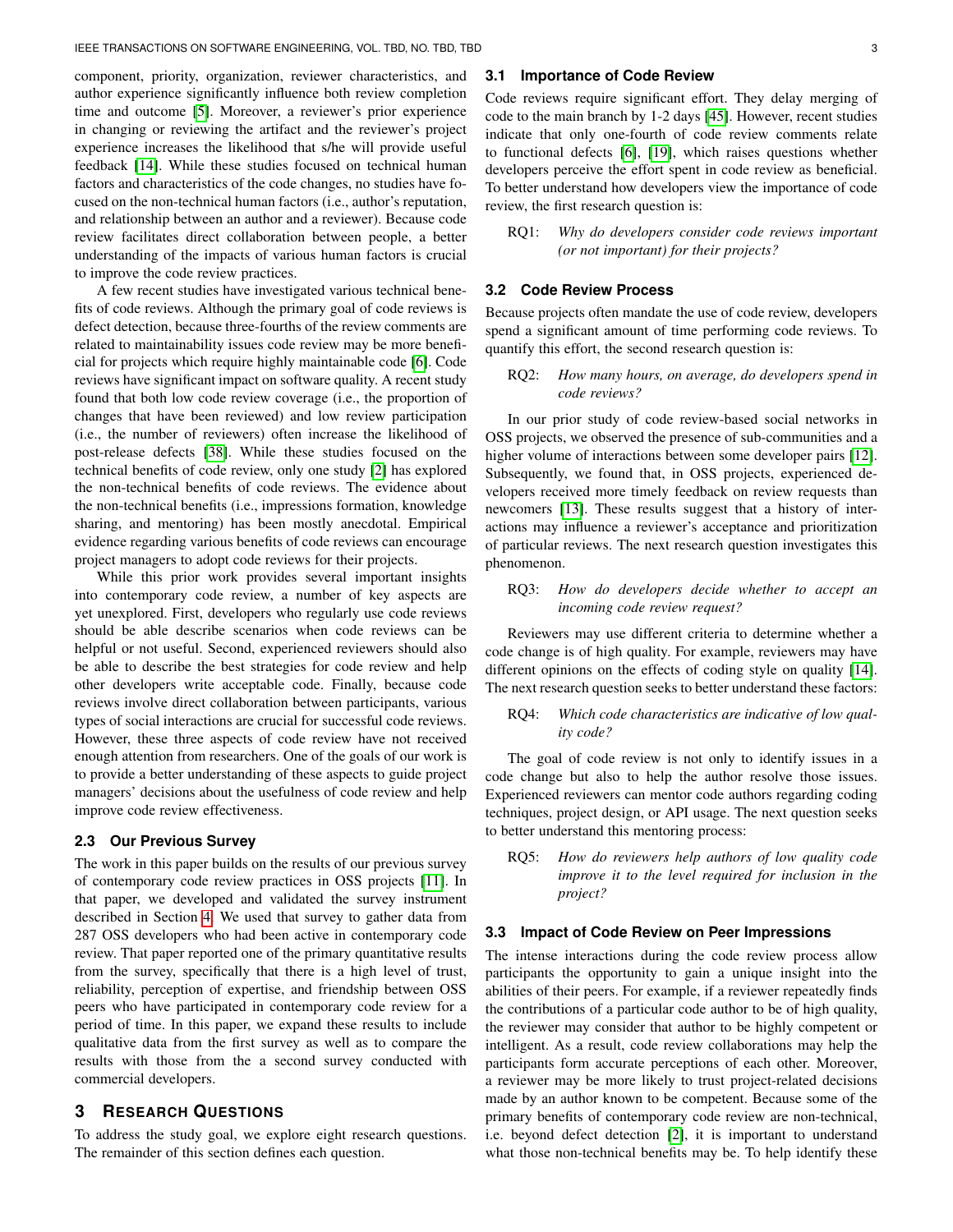benefits, we present three research questions. The first question, on the positive side:

RQ6: *How does the use of a high-quality or an outstanding problem-solving approach affect the reviewers' perception of the code author?*

Conversely, low-quality code may result in negative impressions. Therefore, the next question is:

RQ7: *How does a poorly written code affect the reviewers' perception of the code author?*

As addressed in previous research questions, code reviews could have either positive or negative impacts on the impressions that teammates have of each other. To help judge the overall value of code reviews, we ask:

RQ8: *What is the effect of code review on peer impression?*

# <span id="page-3-0"></span>**4 RESEARCH METHOD**

We conducted two surveys to answer the research questions and compare OSS projects to commercial projects. The first survey targeted OSS developers. The second survey targeted Microsoft developers. We have published partial results of the first survey [\[11\]](#page-17-10). The remainder of this section describes the survey design process, participant selection criteria, pilot tests, data collection, and data analysis methods.

## **4.1 Survey Design**

Because our goal was to measure peer impression constructs, we followed well-regarded social and behavioral research methods to build scales [\[20\]](#page-17-22), [\[23\]](#page-17-23). In this approach, rather than directly asking the participants about each of the constructs of interest, the researchers define a number of scale items that focus on different aspects of the same underlying construct. Then, during analysis, the researchers are able to gain a more complete understanding of the construct based on the diverse set of scale items.

To understand peer impression, we identified four key constructs. For each construct, we defined a set of statements (scale items). We drew these statements from well-established scales in psychology, information science, or organizational behavior. To ensure they were complete for software engineering, we added a few additional statements. The four constructs along with the sources for the statements are:

- 1) trustworthiness [\[30\]](#page-17-24), [\[37\]](#page-17-25), [\[43\]](#page-17-26), [\[51\]](#page-17-27),
- 2) reliability [\[30\]](#page-17-24), [\[43\]](#page-17-26), [\[49\]](#page-17-28),
- 3) perception of expertise [\[49\]](#page-17-28), and
- 4) friendship [\[16\]](#page-17-29), [\[49\]](#page-17-28).

Table [1](#page-4-0) lists the statements for each construct. For each statement, the respondents used a 7-point scale to indicate whether it better described a *code review partner*[8](#page-3-1) or a *non-code review partner*[9](#page-3-2) . We defined the scale as follows: 1 = *describes a codereview partner and NOT a non-code review partner*, 4 = *describes both equally* and 7 = *describes a non-code-review partner and NOT a code-review partner*. To avoid any bias, the survey tool presented the statements in a random order without the name of the corresponding construct.

- <span id="page-3-1"></span>8 a person who reviews your code or whose code you review on a regular basis
- <span id="page-3-2"></span>9 a person who has been a peer for some time, but you have rarely reviewed their code

The survey also contained four multiple choice questions, fourteen open-ended questions, and one rating-scale question to address the research questions and gather demographics. Table [2](#page-4-1) lists the those additional questions (renumbered for the sake of simplicity). In the remainder of the paper, we will refer to the questions by those numbers.

Note that for both sets of questions, there were some minor differences between the OSS survey and the Microsoft survey. Section [4.4](#page-5-1) explains these differences.

## **4.2 Participant Selection**

Developers must have participated in a sufficient number of contemporary code reviews (as authors or reviewers) before they can accurately understand the code review process, the nontechnical benefits of code review, and the effects on peer impression formation. To ensure valid results, we only surveyed developers with sufficient experience. For Survey 1, we mined the code review repositories of 34 OSS projects that used either Gerrit, ReviewBoard, or RietVeld, to identify developers who had participated in at least 30 code review requests (either as the author or the reviewer) and identified 2,207 developers. Similarly, for Survey 2, we queried Microsoft's CodeFlow analytics platform [\[8\]](#page-16-6) to select 2,000 developers who had participated in at least 30 contemporary code reviews.

One of the study goals was to analyze whether developers from a commercial organization behaved differently depending on whether their project was collocated or distributed. We hypothesized that commercial developers who worked on distributed projects would be more likely to behave like OSS developers (whose projects are also distributed). To test this hypothesis across all research questions, we specifically recruited Microsoft developers from two types of projects: 1) projects in which most developers are collocated, 2) projects in which most developers are distributed.

## **4.3 Pilot Tests**

To ensure the comprehensibility and validity of the scale items (statements) with respect to the constructs, we conducted five pilot tests. First, researchers from Psychology, Computer Science, and Management Information Systems reviewed the questions. This review led to several changes, including: (1) increasing the rating scales from 5- to 7-point, (2) rewording some questions to remove bias, and (3) adding questions for a broader perspective of the code review process.

Second, software engineering graduate students piloted the survey to identify any difficulties in understanding the questions and to estimate the time required to complete the survey.

Third, we sent the survey to 20 OSS code review participants from two projects in our database. The completion rate of this version of the survey was low. To address this problem, we rephrased some questions, reformatted the behavioral scale questions (Table [1\)](#page-4-0) so they would appear less daunting, and reordered some questions.

Fourth, we sent the improved survey to 24 OSS code review participants from another project in our database. We received enough responses to analyze the internal consistencies of the four peer impression constructs. This analysis indicated that *reliability* scale had questionable internal consistency. Therefore, we added two questions to that construct.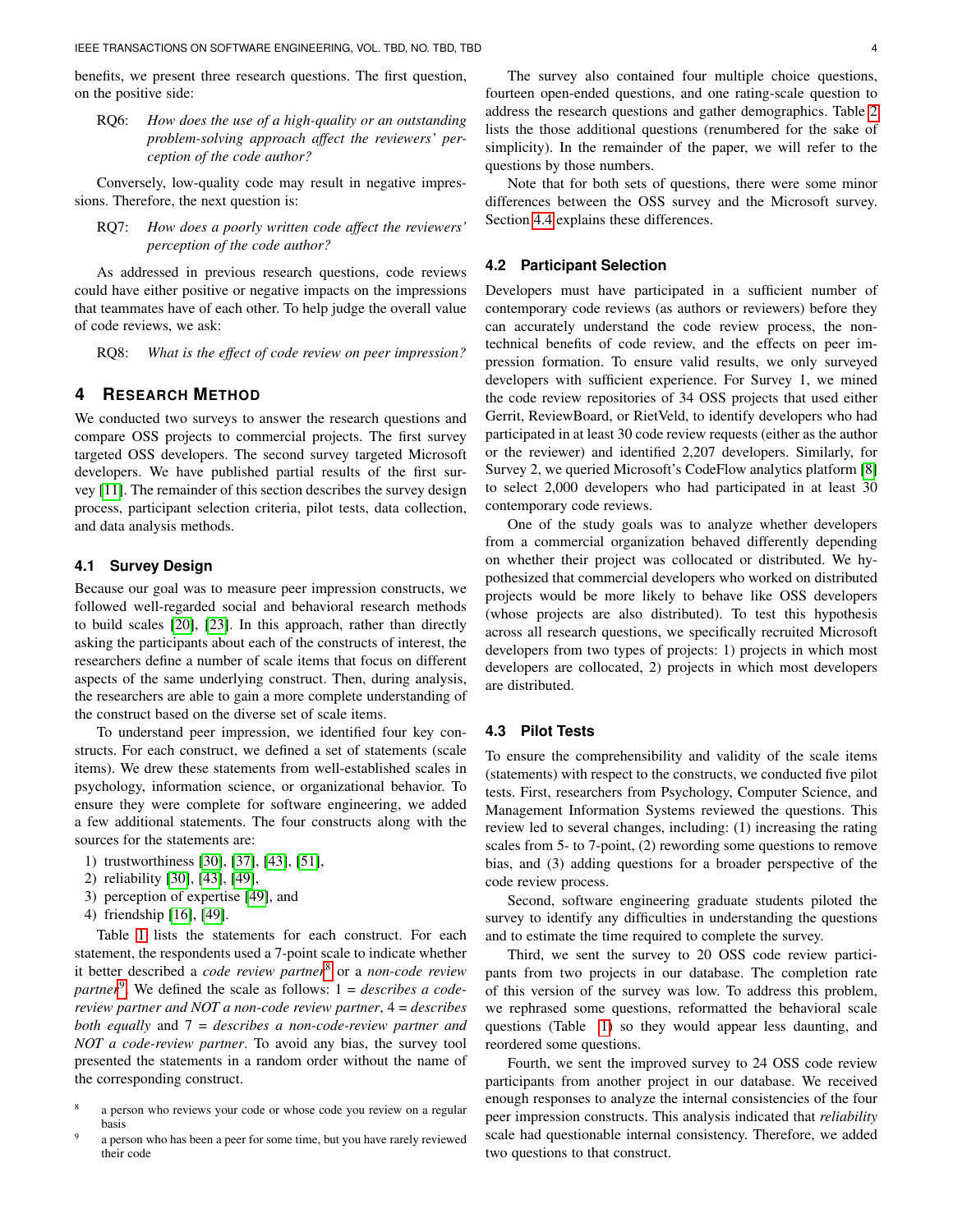<span id="page-4-0"></span>

| <b>Construct</b> | <b>Item</b>                               | Question                                                                                                | <b>OSS</b>     | MS         |  |  |
|------------------|-------------------------------------------|---------------------------------------------------------------------------------------------------------|----------------|------------|--|--|
|                  | trust $1$                                 | My communication with him/her is more informal (e.g. unofficial, friendly)                              |                |            |  |  |
|                  | trust_2                                   | S/he is less likely to intentionally misrepresent my point of view to others                            |                |            |  |  |
| Trust            | trust $_3$                                | S/he is less likely to take advantage of me (e.g. exploit or deceive for personal benefit)              |                |            |  |  |
|                  | trust $4$                                 | I am more likely to share my personal information (e.g. feelings, opinions, or achievements) with       |                |            |  |  |
|                  |                                           | him/her                                                                                                 |                |            |  |  |
|                  | trust $5$                                 | I am more likely to consider contributing to a new Free/Open Source project at his/her request          | $\checkmark$   |            |  |  |
|                  | expertise_1                               | It is easier for me to identify whether s/he has the ability to provide help in a specific project area |                | ✓          |  |  |
| of<br>Perception | expertise_2                               | I more easily know if s/he is the best person to contribute to a specific project area                  | ✓              | ✓          |  |  |
| Expertise        | expertise_3                               | It is easier for me to identify if s/he is the right person to fix a given bug report                   | ✓              | ✓          |  |  |
|                  | expertise 4                               | I am more likely to seek his/her help in a project-related area (e.g. coding problem, design            |                |            |  |  |
|                  | decision, task assignment, documentation) |                                                                                                         |                |            |  |  |
|                  | expertise 5                               | I am more aware of his/her level of work and dedication to the project                                  | $\checkmark^*$ | $\sqrt{*}$ |  |  |
|                  | reliability 1                             | I am more comfortable assigning a critical task to him or her                                           | $\checkmark^*$ | ✓          |  |  |
| Reliability      | reliability_2                             | I am more likely to be satisfied with the results of a task assigned to him or her                      |                |            |  |  |
|                  | reliability_3                             | S/he is more likely to complete a project-related task (not just code review) s/he accepts even if      |                |            |  |  |
|                  |                                           | it requires a large amount of work                                                                      |                |            |  |  |
|                  | reliability_4                             | S/he is more likely to follow project coding and design guidelines                                      | $\checkmark$   | ✓          |  |  |
|                  | reliability_5                             | I am more willing to accept his/her advice                                                              | ✓              | ✓          |  |  |
|                  | friendship_1                              | I would feel a stronger sense of loss at his/her departure from the project                             | ✓              | ✓          |  |  |
|                  | friendship 2                              | S/he has a better understanding of me (e.g. aware of my preferences and feelings)                       |                | ✓          |  |  |
| Friendship       | friendship_3                              | S/he is more likely to respond to my mailing list posts                                                 |                |            |  |  |
|                  | friendship_4                              | I communicate more frequently with him/her                                                              | ✓              | ✓          |  |  |
|                  | friendship_5                              | If s/he does something I do not like, I am more likely to talk to him/ her about it.                    |                |            |  |  |
|                  | friendship_6                              | I am more likely to consent working together with him/her on a project design task.                     |                |            |  |  |

# TABLE 1: Behavioral Scale Questions

\* - *items dropped during analysis of that survey to improve the internal consistencies of scales.*

# TABLE 2: Survey Questions

<span id="page-4-1"></span>

| Q1. (OSS)          | Which Free/Open Source project are you most actively involved in?                                                                                  |
|--------------------|----------------------------------------------------------------------------------------------------------------------------------------------------|
| Q1. (MS)           | What product do you currently work on?                                                                                                             |
| Q2.                | How many years have you worked in software development?                                                                                            |
| Q3.                | On average, how many people contribute code or review code in a given month for the project?                                                       |
| Q4.                | What proportion of the overall code commits in the project undergo peer code review?                                                               |
|                    | ◯ Less than $10\%$ ◯ $11\%$ - $25\%$ ◯ $26\%$ - $50\%$ ◯ $51\%$ - $75\%$ ◯ More than $75\%$                                                        |
| Q5. (OSS)          | Do you receive financial compensation for your participation in the project?                                                                       |
|                    | $\bigcirc$ Yes $\bigcirc$ No                                                                                                                       |
| Q5. (MS)           | Do most of the code change reviews that you are asked to participate in come from authors who are at your site or from a distributed site (a site  |
|                    | that is in another time zone or more than 100 miles away)?                                                                                         |
|                    | $\bigcap$ Most come from people that are at a different site than myself $\bigcap$ Most come from people in the same site as myself                |
|                    | $\bigcap$ Approximately half from people in same site and half from distributed sites                                                              |
| Q6.                | Do you think peer code review is important in your project?                                                                                        |
|                    | $\bigcap$ Yes $\bigcap$ No                                                                                                                         |
| Q7.                | Why do you think peer code review is important (or not important) for your project?                                                                |
| Q8.                | On the project, how many hours per week, on average, do you spend reviewing other contributors code?                                               |
| Q9.                | From approximately how many different contributors do you review code each week for the project?                                                   |
| $\overline{Q10}$ . | What proportion of your code commits do you submit for peer code review?                                                                           |
|                    | ◯ Less than $10\%$ ◯ $11\%$ - $25\%$ ◯ $26\%$ - $50\%$ ◯ $51\%$ - $75\%$ ◯ More than $75\%$                                                        |
| Q11.               | Is the identity of the contributor relevant to you when you decide whether to review a code contribution?                                          |
|                    | $\bigcirc$ Yes $\bigcirc$ No                                                                                                                       |
| Q12.               | Please explain why the identity of the contributor is relevant to you when you decide whether to review a code contribution.                       |
| Q13.               | When you review poorly written code, does it affect your perception of the code author?                                                            |
|                    | $\bigcap$ Yes $\bigcap$ No                                                                                                                         |
| Q14.               | Please explain how does poorly written code affect your perception of the code author.                                                             |
| Q15.               | When you see poorly written code, how do you help the code reach the level required to be included in the project (if at all)?                     |
| Q16.               | Please rate the following factors on a 6-point scale based on how strongly each indicates that code your are reviewing is poorly written.          |
|                    | (5 - Most important, 4 - Second most important, 3 - Third most important, 2 - Forth most important, 1 - Fifth most important, 0 - Not in top five) |
|                    | Poor readability                                                                                                                                   |
|                    | Lack of comments                                                                                                                                   |
|                    | Does not maintain application integrity                                                                                                            |
|                    | Poor performance                                                                                                                                   |
|                    | Unnecessary complexity                                                                                                                             |
|                    | Lack of modularity (large functions / classes)                                                                                                     |
|                    | Does not follow coding convention of the project                                                                                                   |
|                    | Inadequate exception handling<br>$\overline{\phantom{0}}$                                                                                          |
|                    | Duplicated code (Identical or similar code exists in more than one location)                                                                       |
|                    | A large parameter list to a function                                                                                                               |
|                    |                                                                                                                                                    |
| Q17.               | When you review code of high quality or that has an outstanding approach to solve a problem, does it affect your perception of the code author?    |
|                    | $\bigcirc$ Yes $\bigcirc$ No                                                                                                                       |
| Q18.               | Please explain how does high quality or an outstanding approach to solve a problem affect your perception of the code author.                      |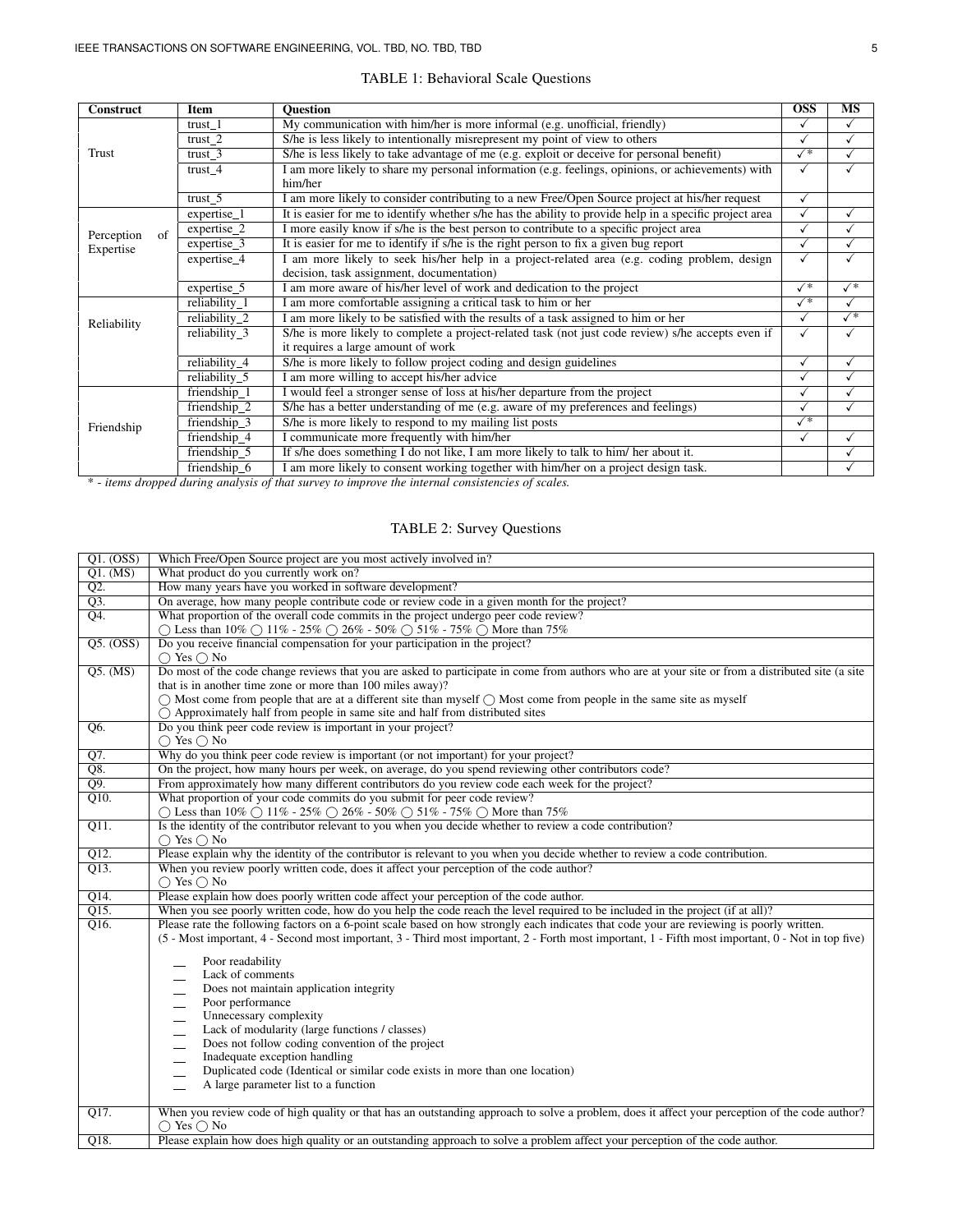Finally, we sent the survey to 117 OSS code review participants from 11 other projects. The completion rate was near 20% and the internal consistency of each construct was sufficient (Cronbach's  $\alpha > 0.7^{10}$  $\alpha > 0.7^{10}$  $\alpha > 0.7^{10}$ ). Therefore, we deemed the survey ready for broad distribution. We incorporated feedback from the pilots into the final survey.

#### <span id="page-5-1"></span>**4.4 Data Collection**

There were a few differences in the data collection process for the two surveys.

## *4.4.1 OSS Survey*

In February 2013, we sent a survey invitation to each of the  $2,046<sup>11</sup>$  $2,046<sup>11</sup>$  $2,046<sup>11</sup>$  active contemporary code review participants in our OSS database. Of those, 231 emails were undeliverable, leaving 1,815 valid invitations. Two weeks later we sent a reminder email. Approximately two weeks later we closed the survey after the daily response rate decreased to almost zero. We received 287 responses (response rate of ~16%).

## *4.4.2 Microsoft Survey*

Questions Q1 and Q5 on the OSS survey were specific to OSS developments. For the Microsoft survey, we modified these questions to fit the commercial development context. Two scale items (trust 5 and friendship 3) were specific to the OSS development context and therefore excluded from the Microsoft survey. As a result of those excluded items, the friendship scale had only three remaining scale items. To ensure that all scales had an adequate number of items, we added two items to the friendship scale. The last two columns of Table [1](#page-4-0) indicate exactly which items were included in each survey. In September 2013, we sent an invitation to the revised survey to 2,000 Microsoft developers who had participated in contemporary code review. After one week, we closed the survey. We received 416 responses (response rate of  $-21\%$ ).

## **4.5 Data Processing and Analysis**

The following subsections describe the data processing and analysis steps for the behavioral scale questions and the five open-ended questions.

## *4.5.1 Behavioral Scale Questions*

We analyzed three forms of validity for the survey. First, we used expert researchers from Psychology, Management, and Computer Science to review the survey question for face validity [\[36\]](#page-17-30). Second, we carefully chose appropriate items from prior validated scales to ensure content validity [\[36\]](#page-17-30). Finally, we performed a principal components analysis with VARIMAX rotation to measure the construct validity [\[36\]](#page-17-30) of the scale items. Table [3](#page-5-4) reports the  $\alpha$  coefficients measures for the scales and their interpretations based on the two surveys.

This approach ensured high reliability and validity of the behavioral scales used in this study. In a prior article, we have detailed the reliability and validity measures of the survey instruments [\[11\]](#page-17-10). We also validated the reliability and validity of the four modified scales used in the Microsoft survey using a similar process.

<span id="page-5-4"></span>TABLE 3: Coefficient Alpha (Cronbach's  $\alpha$ ) of the scales

| <b>Construct</b>        |          | OSS            | <b>Microsoft</b> |                |  |
|-------------------------|----------|----------------|------------------|----------------|--|
|                         | $\alpha$ | Interpretation | $\alpha$         | Interpretation |  |
| Trust                   | .756     | Acceptable     | .798             | Acceptable     |  |
| Perception of Expertise | .811     | Good           | .839             | Good           |  |
| Reliability             | .810     | Good           | .736             | Acceptable     |  |
| Friendship              | .700     | Acceptable     | .758             | Acceptable     |  |

#### <span id="page-5-5"></span>*4.5.2 Open-ended Questions*

For the open-ended questions, we followed a systematic qualitative data analysis process. First, two analysts (Research Experience for Undergraduates (REU) students) extracted the general theme from each response to the OSS survey. Next, the first two authors worked with those analysts to develop an agreed-upon coding scheme for each question. Using these coding schemes, the two analysts independently coded the responses. After coding, they examined their results to identify any discrepancies. They discussed and resolved those discrepancies. For the Microsoft survey, the last two authors used the same process to analyze the qualitative data. For the five open-ended questions in the two surveys, we coded a total of 2626 responses.

## <span id="page-5-0"></span>**5 DEMOGRAPHICS**

To provide proper context for the results, this section describes the demographics of the projects represented by the respondents and of the respondents themselves.

## **5.1 Projects represented**

Table [4](#page-6-1) provides the results to Question Q1 (Table [2\)](#page-4-1) about respondents' primary projects. The number in parenthesis represents the number of respondents who listed that project. As an indication of the frequency of code review in these projects, approximately 83% of the OSS respondents and 90% Microsoft respondents indicated that more than 75% of the code changes in their projects undergo code review. Furthermore, almost two-thirds of the respondents in both surveys indicated that they submit every code change for code reviews. Therefore, the survey respondents are actively using contemporary code review.

#### **5.2 Respondent demographics**

Table [5](#page-6-2) shows the results from survey questions 2, 8 and 9. In each case, we grouped the responses into four categories by analyzing the frequency distributions of the responses. We then checked these categories to ensure they also made logical sense.

For the OSS survey, 60% of the respondents were paid to work on the project and 40% were volunteers (Q5). The percentage of paid participants is not surprising because the list of projects we drew from included some large sponsored projects (e.g. Android, Chromium OS, Qt project, and OpenStack), in which most of the participants are employees of the sponsoring companies. This distribution is slightly higher, but in the same range as previous OSS surveys that had 40%-50% paid OSS participants [\[10\]](#page-16-7), [\[31\]](#page-17-31).

For the Microsoft survey, approximately 69% of the respondents indicated that most of the code review requests come from developers at the same site, 13% come from a different site, and the remainder are equally split.

<span id="page-5-2"></span><sup>&</sup>lt;sup>10</sup> Chronbach's  $\alpha$  is widely used to calculate the internal consistency of multiple-item measurements (e.g. the behavioral scale constructs). The results of this test are interpreted as follows:  $\alpha \geq .9 \rightarrow excellent$ ,  $\alpha \geq$  $.8 \rightarrow \text{good}, \alpha \geq .7 \rightarrow \text{acceptable}, \text{and } \alpha < .7 \rightarrow \text{questionable}.$ 

<span id="page-5-3"></span><sup>11</sup> 2,207 total less the 161 used in the pilots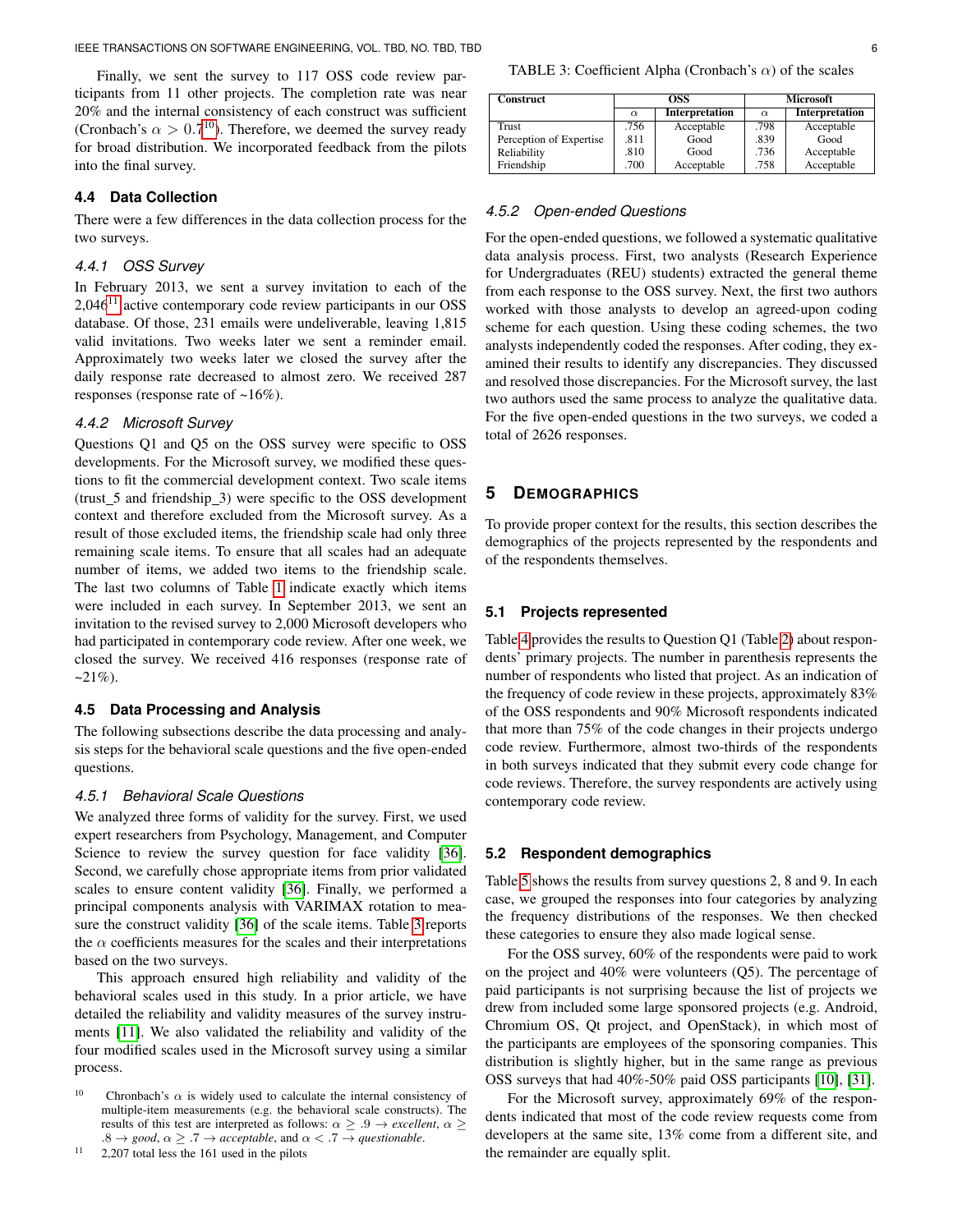TABLE 4: Respondents' primary projects

<span id="page-6-1"></span>

|                   | <b>Open Source Projects</b> |                    | <b>Microsoft Projects</b> |                    |                   |  |
|-------------------|-----------------------------|--------------------|---------------------------|--------------------|-------------------|--|
| Qt Project (36)   | OpenStack (32)              | CyanogenMod (28)   | Bing $(54)$               | Windows $(48)$     | Office $(43)$     |  |
| <b>TYPO3 (20)</b> | Android (19)                | MediaWiki (17)     | Azure $(24)$              | Visual Studio (22) | XBox(13)          |  |
| oVirt $(17)$      | Linux kernel $(16)$         | Chromium OS $(14)$ | Ad Center $(11)$          | Exchange $(10)$    | Dynamic AX $(12)$ |  |
| Eclipse $(9)$     | Gromacs (9)                 | ITK $(9)$          | Windows Phone (10)        | IE $(6)$           | SQL Server (6)    |  |
| LibreOffice $(8)$ | OpenAFS $(6)$               | Scilab $(5)$       | Dynamic CRM (4)           | Sharepoint (4)     | Skype $(3)$       |  |
| VTK(5)            | Gerrit $(4)$                | AOKP(2)            | Halo $(3)$                | TFS(3)             | HPC(3)            |  |
| Couchbase $(2)$   | Debian $(2)$                | Others $(24)$      | Autopilot (3)             | Lync $(3)$         | Others $(131)$    |  |

TABLE 5: Demographics of the respondents

<span id="page-6-2"></span>

| <b>Ouestion</b>                    | Mean             |                  | <b>Median</b>    |                  |                                 | % of Respondents |                  |
|------------------------------------|------------------|------------------|------------------|------------------|---------------------------------|------------------|------------------|
|                                    | $\overline{OSS}$ | <b>Microsoft</b> | $\overline{OSS}$ | <b>Microsoft</b> | Category description            | $\overline{OSS}$ | <b>Microsoft</b> |
|                                    | 7 years          | $10.7$ years     | 5 years          | 9 years          | Low: Less than 2 years          | 20%              | 8%               |
| Q2. Experience in software devel-  |                  |                  |                  |                  | <i>Medium:</i> 3 to 5 years     | 33%              | 19%              |
| opment                             |                  |                  |                  |                  | <i>High</i> : 6 to 10 years     | 26%              | 33%              |
|                                    |                  |                  |                  |                  | Veteran: More than 10 years     | 21%              | $40\%$           |
|                                    | 6.4 hours        | 4.7 hours        | 5 hours          | 4 hours          | Low: Less than 2 hours          | 30%              | 26%              |
| Q8. Average number of hours per    |                  |                  |                  |                  | <i>Medium:</i> 3 to 5 hours     | 32%              | 48%              |
| week spent in reviewing other con- |                  |                  |                  |                  | <i>High</i> : 6 to 10 hours     | 26%              | 21%              |
| tributors' code                    |                  |                  |                  |                  | Very High: More than 10 hours   | $12\%$           | $5\%$            |
|                                    |                  |                  | 5 peers          | 5 peers          | <i>Small:</i> Less than 2 peers | 20%              | 12%              |
| O9. Number of contributors' code   | 6.3 peers        | 5.5 peers        |                  |                  | <i>Medium:</i> 3 to 5 peers     | 45%              | 58%              |
| reviewed each week                 |                  |                  |                  |                  | <i>High</i> : 6 to 10 peers     | 27%              | 25%              |
|                                    |                  |                  |                  |                  | Very High: More than 10 peers   | $8\%$            | 5%               |

## <span id="page-6-0"></span>**6 RESULTS**

The following subsections describe the results of the two surveys. For each of the eight research questions introduced in Section [3,](#page-2-0) we compare the results from the OSS survey with the results from the Microsoft survey. To help clarify the results, we also include excerpts from the qualitative responses to the open-ended questions. In this section, we identify each of the respondents using a unique identifier, with *OSS-XXX* and *MS-XXX* indicating respondents from the OSS Survey and the Microsoft Survey, respectively. Unless explicitly stated, the opinions of the OSS and Microsoft respondents were similar. Therefore, the chosen quotations best represent the set of responses from both samples (OSS and Microsoft).

As a result of the coding process (Section [4.5.2\)](#page-5-5), each of the open-ended questions had a large number of detailed categories. For this presentation of the results, we abstracted the detailed categories into a smaller number of high-level categories. Further analysis of the data using the more detailed categories can be found on a supplemental website<sup>[12](#page-6-3)</sup>. In a qualitative analysis, each open-ended response could match multiple codes. Therefore, the sum of the percentages can be greater than 100%.

For each question, we tested the normality of the answer distribution using the Shapiro-Wilk test [\[52\]](#page-17-32). In cases where the distribution was non-normal, we used non-parametric statistics.

## **6.1 RQ1: Why are code reviews important?**

<span id="page-6-3"></span>In response to Q6, 98.6% of the OSS respondents and 100% of the Microsoft respondents considered code reviews to be important for their project. Figure [2](#page-7-0) shows the reasons why the respondents found code reviews to be important for code quality (Q7). Although the relative order of the responses was the same in the both surveys, the distribution of answers was significantly different between the OSS respondents and the Microsoft respondents  $(\chi^2 = 21.38, df = 5, p < .001).$ 

The OSS respondents emphasized maintainability slightly more than the Microsoft respondents did. Because OSS participants come from diverse locations, backgrounds and expertise levels, the quality of submitted code can vary greatly. Therefore, OSS reviewers have to focus more on maintaining consistent code quality. Conversely, there is less quality variation in code from Microsoft developers. Therefore, Microsoft respondents are able to focus more on finding defects and improving project awareness during code reviews.

Microsoft developers told us that knowledge sharing is one of the primary purposes of code review. Newcomers to a team often are included on reviews so they can learn more about the codebase and how code reviews are conducted. In some cases, there is an explicit mentor-mentee relationship between an expert and a less experienced developer that is manifested in code reviews. We are unaware of a similar use for code reviews in OSS projects.

Interestingly, *eliminating functional defects* was only the third most important reason for code reviews in both surveys. This result is consistent with earlier findings that the other benefits of contemporary code review i.e. knowledge transfer and identifying better solutions, may be more important than defect detection [\[2\]](#page-16-0). Prior research on software inspection also reported the following benefits provided by software inspections: defect identification [\[27\]](#page-17-33), [\[50\]](#page-17-34), knowledge sharing [\[15\]](#page-17-35), [\[50\]](#page-17-34), [\[57\]](#page-17-36), increased project awareness [\[15\]](#page-17-35), [\[50\]](#page-17-34), and reduced development costs [\[26\]](#page-17-37), [\[40\]](#page-17-38). Moreover, our prior work found that approximately half of code review comments relate to maintainability issues, with less than a quarter related to functional defects [\[14\]](#page-17-9). The following subsections provide details on the reasons why developers consider code reviews important for their projects.

#### *6.1.1 Improve Maintainability*

The majority of respondents from each survey (OSS: 71%, Microsoft: 61%) indicated that code review improves project main-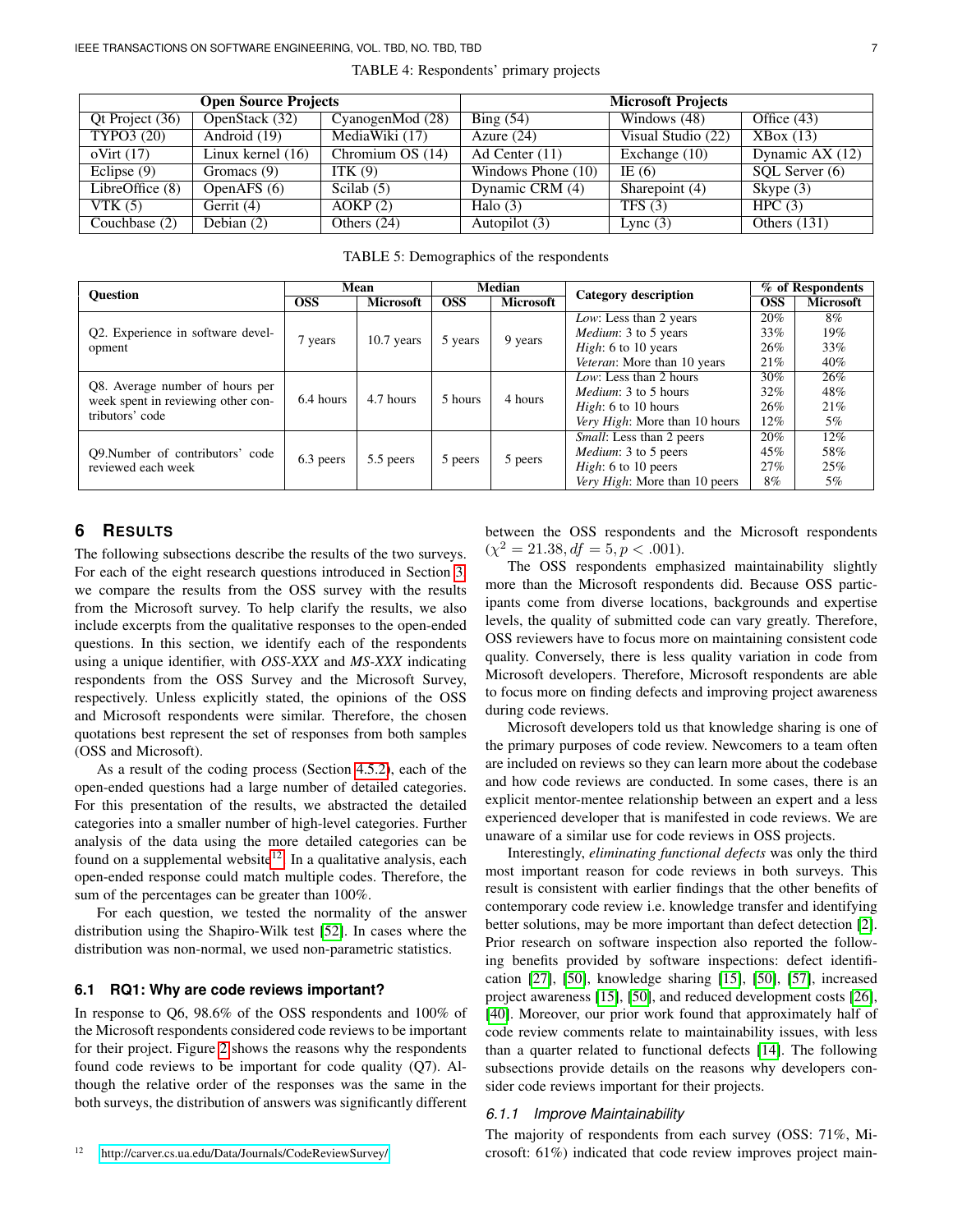<span id="page-7-0"></span>

Fig. 2: Importance of code reviews

tainability in terms of efficiency as well as other maintainability attributes, i.e. legibility, testability, adherence to style guidelines, adherence to application integrity, and conformance to project requirements. In general, developers are more cautious when they know that changes are subject to peer review.

*If you know someone is going to look at you, you dress better. When you know someone is going to question you for certain decisions, either you don't make them or you are prepared to defend it. So, in general, it improves quality and makes you better developer by forcing you to look at your code the way others look. [MS-50]*

In addition to code quality, reviewers evaluate the code's conformance to project requirements. This conformance is especially important in OSS projects where contributors can have different personal goals.

*By requiring approval from core maintainers, it also helps to keep undesirable code out. [OSS-48]*

Code reviews and the subsequent discussions also help maintaining project design constraints and result in better designs.

*It allows experts on particular areas of the (vast) codebase to detect issues with changes early, helps generate improved design ideas. [OSS-118]*

Similarly,

*..reconsidered crucial design decisions and ended up thinking "wow, the way I was doing it is stupid for a lot of reasons." [MS-80]*

Another benefit of code review is the production of more readable code. To help reviewers understand the code easily, developers use documentation, comments, and appropriate indentation to make code more readable.

*Code review helps to see if "my code" is read and interpreted the way it should be. [MS-25]*

Readable code also helps long-term maintainability, especially for large-scale and long-lived projects.

*The code is our most valuable asset as well as our biggest liability. But we rarely have the time to re-invest in features done, so it is vital that whatever we checkin is of the right quality. You can test so-and-so much, but you really cannot test maintainability and how easy a codebase is to debug. So to avoid bug-farms you really have to review. [MS-312]*

Code review also helps enforce a common coding style, which is one of key characteristics of maintainable code.

*Code style is even important because code is written once but read so many times more. In fact, code can be maintained by other devs so it's important it follows guidelines. We have strict coding guidelines published. [MS-290]*

## *6.1.2 Facilitate Knowledge Sharing*

Code review facilitates multiple types of knowledge sharing. Code review interactions help both authors and reviewers learn how to solve problems using new approaches. Reviewers often not only identify issues but also explain why the author's approach could lead to potential problems. Reviews also help socialize project details, e.g. architecture, common APIs, and existing libraries.

*... spread information to more people so all knowledge of a system is not lost if someone is out sick, on vacation, or leaves the team, assist in sharing knowledge of helpful utilities so that we do not end up with duplicate systems doing the same things. [MS-196]*

Code reviews increase project awareness among the project members by ensuring that at least one or two reviewers are also aware of code changes.

*... it helps to ensure that more than one member of a group is familiar with any changes, it makes sure that all changes are (at least somewhat) sane, and it helps to foster feedback from people who will be affected by a change before the change actually happens. [OSS-194]*

Code reviews also allow senior project members to mentor newcomers.

*... code reviews are often one of the primary methods of knowledge transfer and brainstorming about software between developers. They're part of the critical path to ramp-up new developers on both the project and technologies, and they're often where experienced developers share tricks-of-the-trade and knowledge in context. [MS-190]*

In addition to newcomers, more experienced project members can also learn through code reviews.

*... allows us to leverage the lessons learned by each person in the code base that not everyone will encounter. [MS-355]*

## *6.1.3 Eliminate Functional Defects*

Reviewers often find logical errors, corner cases, security issues, or general incompatibility problems that the author may have overlooked.

*Code review dramatically reduces bug count, in my experience. It is very rare for a change to be accepted without some suggested improvements or notations of deficiencies by reviewers. [OSS-145]*

Experienced security reviewers are often able to identify critical security flaws during code reviews.

*More people see more, you can not let anyone from the community to merge anything to your code (security risk). [OSS-105]* Finally, code reviews help to inform a wider audience about agreed upon changes and thus help avoiding incompatibility issues (i.e., a broken build).

*... makes sure the feature/bug fixing can integrate into other parts of project, done by other developers. [MS-241]*

#### *6.1.4 Encourage Community Building / Collaboration*

By fostering direct collaboration between developers and reviewers, code reviews encourage community building and collaborations. While community building was mentioned by both Microsoft respondents and OSS respondents, it was seen as very important in OSS projects.

*.. helps the developer feel part of the F/OSS community. It also provides a framework for participation, and allows people to voice opinions on submitted changes and feel involved. [OSS-39]*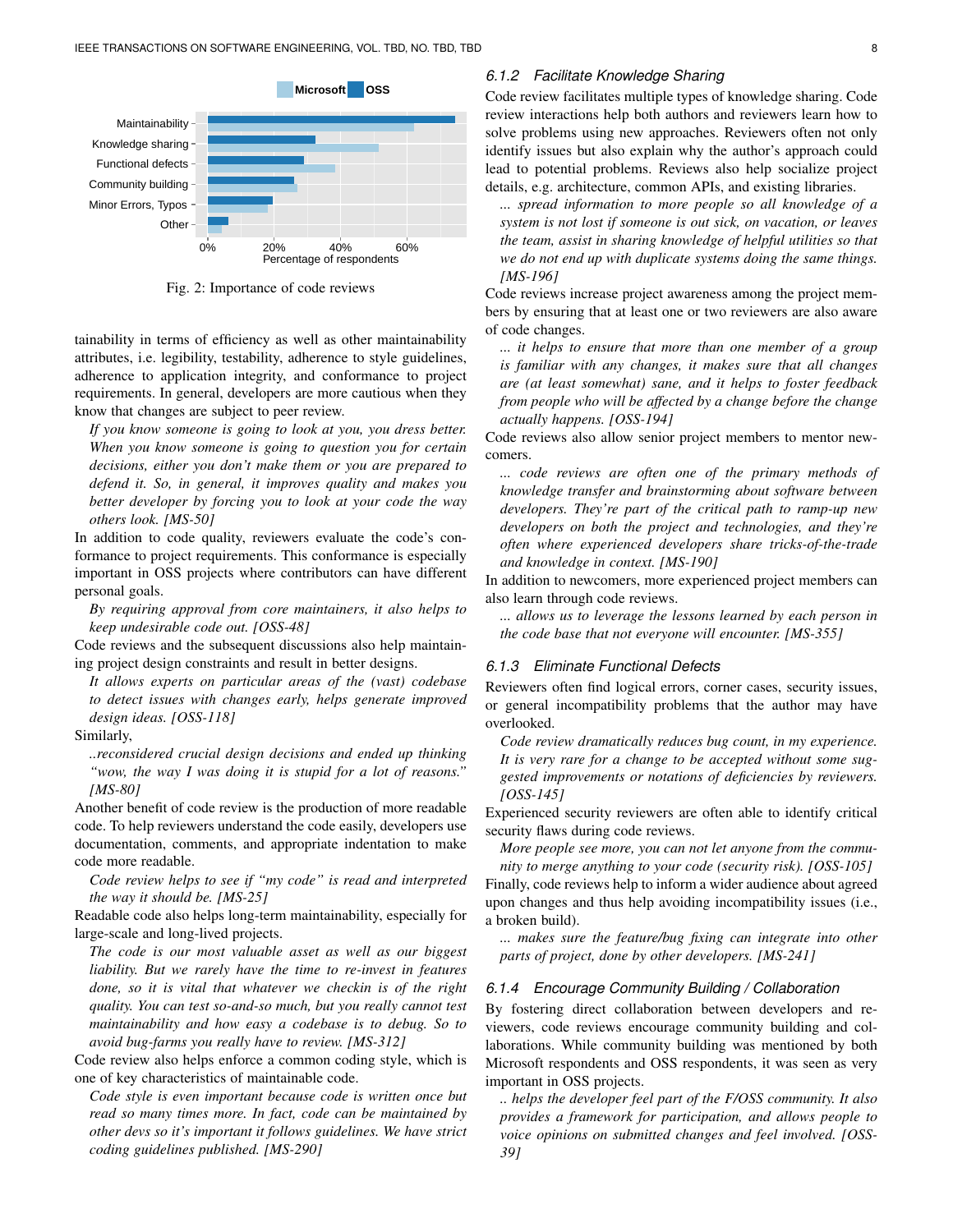In addition, the inclusion of various stakeholders in the review process fosters collaboration among the team members.

*It enables collaborative contributions to the implementation of the system. Everyone on the team has a say on every part of the system.[MS-100]*

Finally, code reviews also help developers gain a better perception of each others' expertise and build relationships.

*Gives a sense of collaboration and camaraderie among engineers who would not typically work together (employees of competing companies, for instance). [OSS-37]*

#### *6.1.5 Identify Minor Errors, Typos*

Developers often do not notice their own minor errors and typos. Without code reviews, identifying those minor issues may be timeconsuming. In addition, developers may forget to keep comments updated, which is crucial for long term maintainability of the project. In most cases, the majority of the minor errors or typos are identified during code reviews.

*It helps catch human errors/typos. Two pairs of eyes are always better than one. [MS-182]*

## **6.2 RQ2: How much time is spent in code reviews?**

According to Q8, the median time spent in code review each week is 5 hours for OSS developers and 4 hours for Microsoft developers. Considering 40 work-hours per week, this result indicates that *developers spend 10% - 15% of their time in code reviews.* Moreover, OSS developers spend significantly (Mann-Whitney U, p=0.05) more time in code review than Microsoft developers

Because a less experienced developer would be more likely to invite an experienced teammate to perform a code review, we hypothesize that experienced developers would spend more time performing code reviews. Figure [3](#page-8-0) shows development experience vs. median hours spent in code review. Since the distribution of review hours per week significantly differs from a normal distribution, we used non-parametric ANOVA (i.e., Kruskal Wallis H), which indicates that those differences are statistically significant (OSS:  $\chi^2 = 8.16, p = 0.043$ , Microsoft:  $\chi^2 = 8.43, p = 0.038$ ).

For the OSS respondents, the paid contributors spend significantly more time in code review than volunteer participants, median of 5 hours vs. 3 hours (Mann-Whitney U,  $p < .001$ ). This results makes sense because paid contributors often act as gatekeepers to maintain the integrity of the software by preventing buggy, unwanted, or malicious code. As a gatekeeper, the paid participant will therefore review code from many different peers and spend more time in code reviews. To support this observations, the results of Q9 indicate that paid contributors review code from significantly more peers each week than volunteers do, median of 5 peers vs. 4 peers (Mann-Whitney U, p=.009).

## <span id="page-8-2"></span>**6.3 RQ3: How do developers decide whether to accept review request?**

More than half of the OSS respondents and two-thirds of the Microsoft respondents indicated that the identity of the author was important in accepting a code review request (Q11). Figure [4](#page-8-1) shows the reasons why respondents found the code author's identity important (Q7). Although the factors identified were common between the two surveys, the distribution of responses was significantly different ( $\chi^2 = 24.09, df = 4, p < .001$ ). For example, the OSS respondents emphasized the non-technical factors (i.e., reputation and relationship), while the Microsoft

<span id="page-8-0"></span>

Fig. 3: Hours spent in code reviews vs. Experience

<span id="page-8-1"></span>

Fig. 4: Why the identity of a code author is relevant

respondents emphasized the technical factors (i.e. time/effort and expertise). This result reinforces the emphasis that OSS developer place on reputation and relationships found in other research [\[32\]](#page-17-18), [\[41\]](#page-17-39).

Conversely, the areas of expertise of the contributor and time / effort required for the review were the priority considerations for the Microsoft respondents. Discussions with developers shed some light on the reasons for this result. With respect to expertise, an experienced Microsoft developer often receives a large number of review requests. Therefore, to minimize review time, s/he is more likely to accept reviews for which s/he has expertise. In addition, since Microsoft developers must manage competing demands for their time and products have tight timelines, developers must frequently make decisions based on the time required to complete a task. Thus, the choice to participate in a code review depends heavily on the estimated time required. The following subsections provide details on each factor.

#### *6.3.1 Relationship with the Author*

A reviewer's relationship and history of interaction with the code author often affects the decision of whether to accept a review request. Relationship with the code author was very important particularly for the OSS developers who were almost twice more likely than the MS developers to consider their relationship with the code authors when accepting code reviews.

*We know each other. We know each others strengths and weaknesses and we can change the way we review to meet to needs of the specific developer. It is an optimization that humans naturally perform. Is it a net positive? I think so. [OSS-60]*

Furthermore, to optimize the time spent reviewing code, a reviewer often chooses to review code from authors who have already reviewed his/her code.

*It feels like a "quid pro quo" - if the contributor has reviewed my code in the past in a thorough/timely fashion, I like to return the favor. [OSS-20]*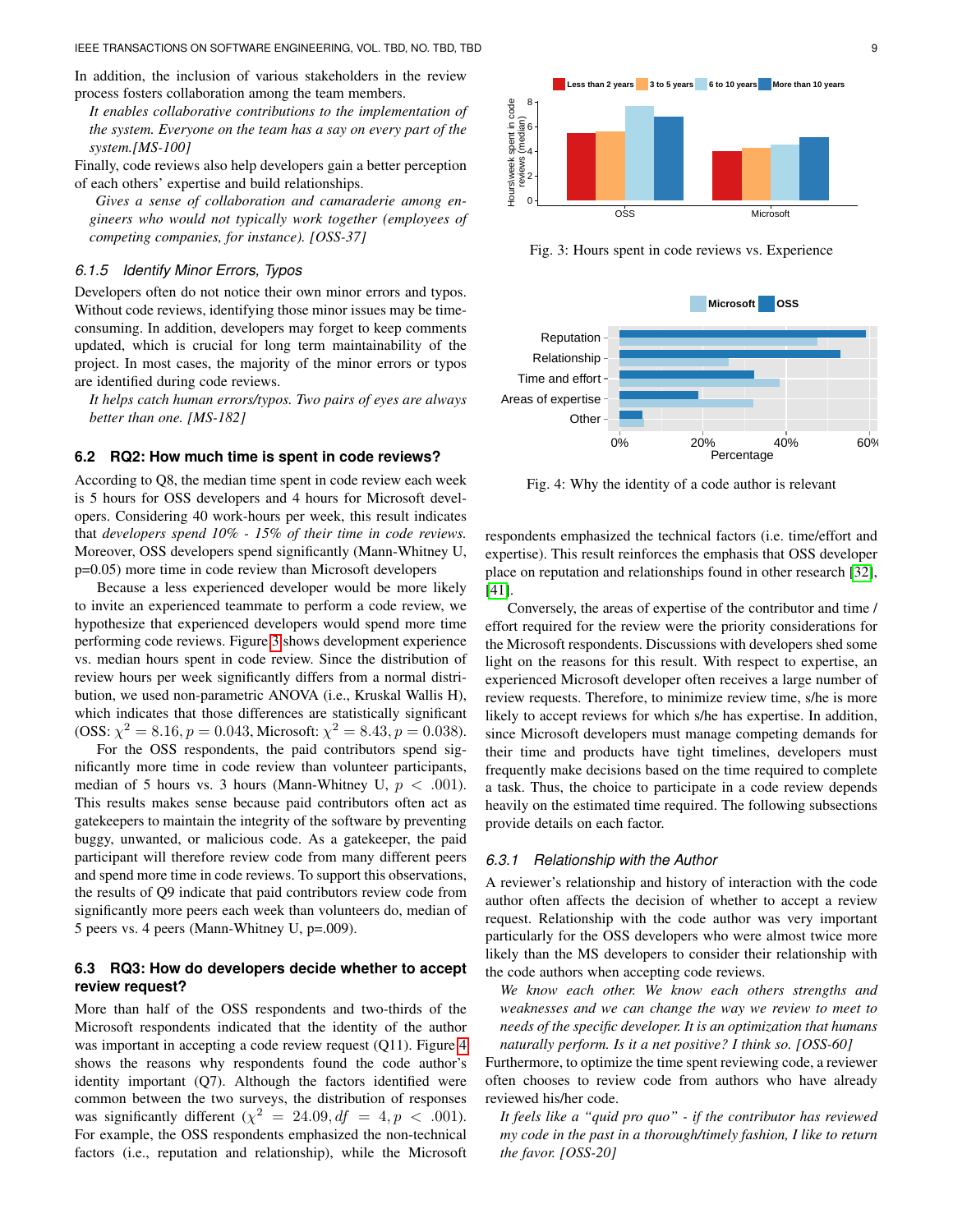Next, because code changes from a trustworthy author are more likely to require less reviewing effort, the level of trust between the reviewer and the author is important.

*If you review code from someone you already know and trust very well, you can only focus more on detecting careless mistakes and less on overall design of the code change. [OSS-276]*

Finally, reviewers prioritize requests from their teammates or coworkers over others.

*... there are other programmers at my company that also work on the project, and if they've submitted something that is timesensitive, I'm likely to prioritize that review to keep things moving. First-time contributors tend to get down-prioritized a bit. [OSS-227]*

## *6.3.2 Reputation of the Author*

Depending upon their goals or project roles, some reviewers may seek out authors with positive reputations, while other may focus on those with poorer reputations. To leverage the time spent in code reviews, some reviewers favor review requests from authors they consider to be capable of producing high-quality code.

*Often time to do reviews is limited. I prefer changes from contributors where I know that they are proposing good changes (high code quality, good commit message, small scope, focused on one thing), because I know that I can finish the review quickly. I also prefer changes from contributors that themselves give feedback by doing code review on changes of others. [OSS-106]*

Conversely, some reviewers are gatekeepers that focus on code changes from new or troublesome authors.

*I am more likely to review changes by developers new to the team, as well as developers who have a history of poor adherence to coding standards or lots of significant comments on their reviews.[MS-90]*

Sometime the experience of the code author also influences the decision to accept or reject a review request. Developers will often accept review requests from experienced contributors expecting to learn about outstanding techniques or designs. Conversely, experts and/or code owners may be more likely to review code coming from inexperienced developers in an effort to maintain high code quality.

*Some people do stellar work, and I want to learn from them, so I review their CR to see what they did, even though I almost never find problems. [MS-319]*

## *6.3.3 Area of Expertise*

Many reviewers prefer reviewing code changes that are closely related to their areas of work or expertise. The identity of the code author can often help them to determine whether the change is relevant. The area of expertise is a very important factor especially for the Microsoft developers to prioritize incoming reviews.

*I get a lot of code review requests from multiple teams. I only review things that are in my area, and author of change often helps to determine if changes are relevant to me. [MS-325]*

Some reviewers even decline code reviews that are not related to their areas of expertise.

*Area ownership and expertise matters. If I'm unfamiliar with an area and depending on the complexity, I'll decline or partially review it.[MS-12]*

<span id="page-9-0"></span>

Fig. 5: Characteristics indicating poor code (Sorted based on the ranks in the OSS survey)

## *6.3.4 Anticipated Time / Effort to Review*

Based on the author's identity, reviewers can often anticipate the amount of effort required. To maximize the utility of time spent in code reviews, some reviewers focus on areas that require the most attention.

*My time is inherently limited, so I choose to prioritize code review for less experienced developers. For code from people that I know have a history of quality contributions, I'm less likely to spend time reviewing. [OSS-176]*

Conversely, to reduce their effort, some reviewers prefer to avoid changes from known poor coders.

*Sometimes you want to quickly review code from contributors whose work you trust greatly. Other times you might choose to ignore work from a known contributor who typically produces poor work. [OSS-114]*

## **6.4 RQ4: Which characteristics indicate low quality code?**

From our previous work [\[10\]](#page-16-7) and common code smells (any symptom in the source code that usually corresponds to a deeper problem in the system) [\[25\]](#page-17-40), we identified ten characteristics of low-quality code. We asked the respondents to rank order those characteristics based on their importance during code reviews. Due to the limitations of the survey tools, in the Microsoft survey, respondents rated each characteristic on a 6-point scale rather than rank ordering them (i.e. they could rate multiple characteristics as *most important* instead of only one). As a result, the total for *most important* is greater than 100% for the Microsoft survey. However, we believe that this may not be an issue, since we are interested only in comparing the ranks of the characteristics between the two surveys. For the two surveys, we separately calculated the ranks of the characteristics using the number of top two ratings (i.e. Most important, and Second most important). Figure [5](#page-9-0) summarizes how the respondents rated the relative importance of each characteristic (Q17), where the characteristics are sorted based on their ranks in the OSS survey.

The fact that *unnecessary complexity* and *poor readability* were among the top three characteristics in each survey, suggests that code which is simple (not complex) and readable is easier to review. It is interesting to note that *lack of comments* ranked very low (OSS: 8th and Microsoft: 9th) in both of the surveys. The combinations of these results suggest that reviewers expect code to be straightforward and self-documenting rather than requiring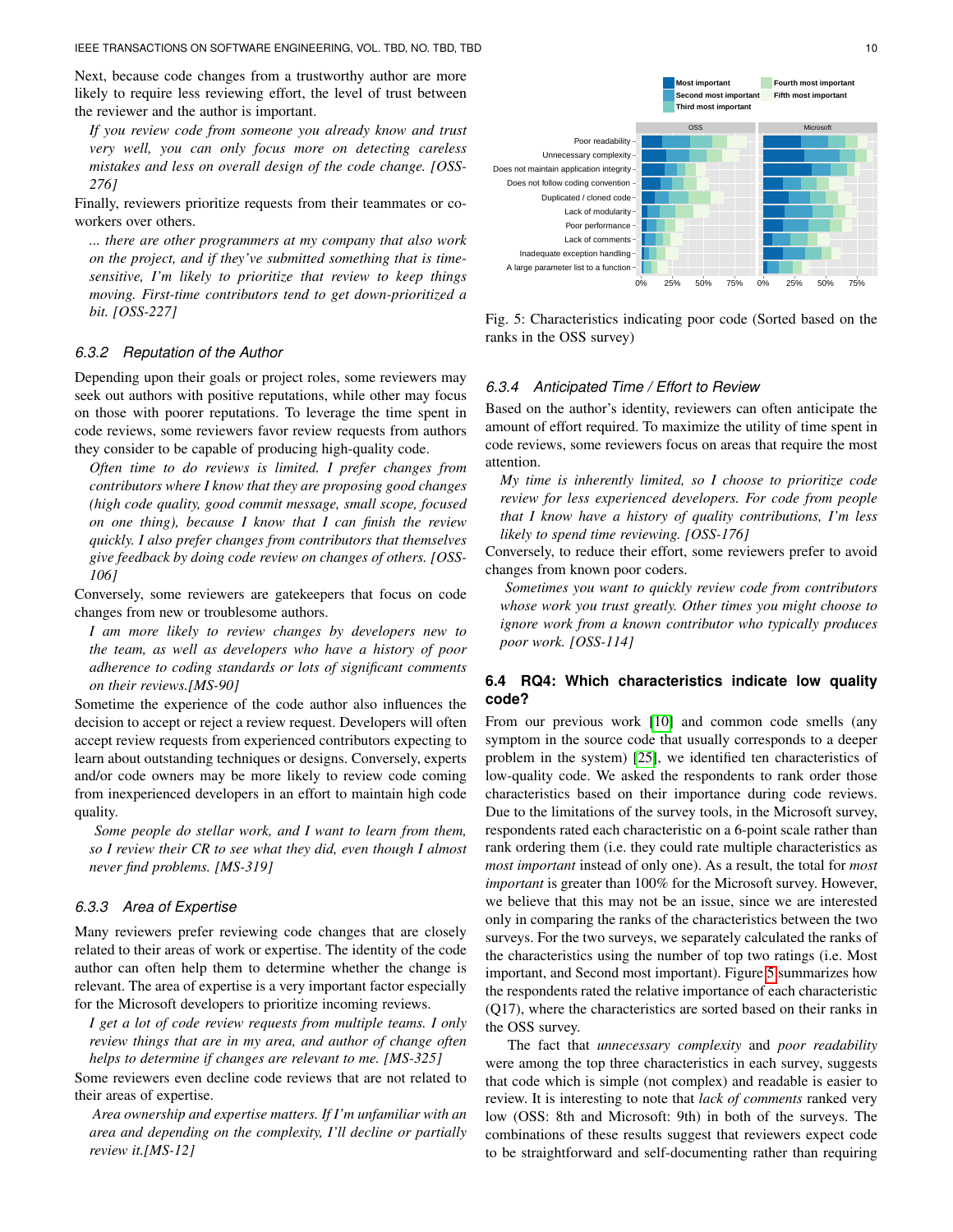extensive comments to explain it. Because a reviewer has to understand the code to properly review it, a complex approach, even if well-commented, will likely take longer to review.

*Does not maintain application integrity* was also among the top three characteristics in both surveys. For long-term project maintaining a consistent design is very important. A feature that violates project design not only adds burden for future maintenance but also opens bugs or even vulnerabilities. Such code generally indicates either the author lacks knowledge about the project design, or the author lacks care / dedication for the project. Therefore, authors should be careful that submitted code changes maintain application design constraints.

The ranking of eight of the nine characteristics was similar for both surveys (with a difference of no more than two ranks). The exception was the characteristic: *does not follow coding convention of the project* (fourth in OSS and eighth in Microsoft). There are two possible explanations for this result. First, while Microsoft respondents may consider coding convention issues important, they may not judge code quality based those problems because they are easier to fix. Second, because Microsoft developers often use automated tools to identify and fix coding convention issues, they may focus less on these issues during code review. Fundamental by each of the instance of the colding in the plane of the plane of the rapids of the rapids of the instance of the rapids of the rapids of the rapids of the rapids of the rapids of the rapids of the rapids of

## **6.5 RQ5: How do developers help improve low quality code?**

Figure [6](#page-10-0) lists the approaches the respondents used to help poorly written code reach the level of quality required for inclusion in the project (Q15). The distribution of responses was significantly different between the OSS respondents and the Microsoft respondents  $(\chi^2 = 93.29, df = 6, p < .001)$ . This difference was largely due to two factors.

First, the Microsoft respondents are more likely to communicate with the author using other channels (i.e., face-to-face, Skype, instant messenger, or email). They found those communications helpful in quickly resolving any misunderstandings. Conversely, face-to-face communication may not be an option in an OSS project. Interestingly, OSS developers could use some of the tools (e.g., Skype or other voice/video over internet technologies), but they do not.

Second, when other methods are unsuccessful, the OSS respondents are more likely to rewrite the code themselves. Because OSS participants may not be obliged to follow up, they may not make the changes required to make the code acceptable. If a code change is important, then the reviewer may choose to just fix the problem rather than waiting on the original author. Conversely, the Microsoft respondents rarely rewrite poor code themselves, for two primary reasons: 1) Microsoft developers are required to follow up, and 2) reviewers know that they have to mentor authors of low quality code to help them learn how to write better code.

#### *6.5.1 Provide Comments*

More than 80% of the respondents from each survey provide comments through the code review tool to help authors improve poorly-written code. The reviewers typically indicate specific shortcomings of the code and ask the author to fix those issues.

*For issues specific to the patch in question, or small coding style/convention issues, I'll reply to the patch with point-bypoint feedback and suggestions. For major systemic issues, such as pervasive use of incorrect coding style/conventions, or*

<span id="page-10-0"></span>

Fig. 6: How reviewers assist to fix poor code

*of such an issue with a summary of the problems and an indication that many more exist that I didn't quote or comment on. [OSS-46]*

Many reviewers provide hints or suggestions to refactor the code to make it more readable.

*I try and give syntax tips or suggest improvements (like rewriting a function to reduce complexity, pointing out where we have duplicate code and how it might be shared and suggesting to split a large function into smaller ones). [MS-403]*

A few respondents also mentioned the importance of constructive criticism to avoid hurting the feelings of the code author.

*Critique the code, not the author. Describe better approaches, don't just denigrate the chosen one. Ask questions about why an approach was chosen, don't attack the choice. Point out possible edge cases where they are overlooked. Refer directly to the coding standard where appropriate. [MS-73]*

#### *6.5.2 Rewrite/Fix the Code*

In projects where authors are not required to respond to reviews, i.e. some OSS projects, some reviewers find it quicker to just fix the low-quality code rather than providing comments.

*... in some circumstances I massage the code change myself and explain to the submitter why I have made the follow-up change. [OSS-276]*

The reviewers do acknowledge that this practice may not be the best approach.

*Usually it boils down to rejecting it or fixing it by writing it myself. I am aware that this is not a good practice, but we're all volunteers. [OSS-154]*

#### *6.5.3 Provide Mentoring*

In cases where the author of low-quality code lacks project or programming knowledge, mentoring may be the best approach to improve code quality.

*I try to provide design guidance to the contributor when I think it will benefit the project. I may also provide some languagespecific mentoring or at least refer the contributor to relevant documentation I believe to be helpful. [OSS-71]*

Another type of mentoring is to ask questions to help the author understand potential code problems.

*Ask questions such as what happens in scenarios to guide him through this understanding. If this is due to lack of understanding of fundamental technology then give pointers to bring up the knowledge. [MS-126]*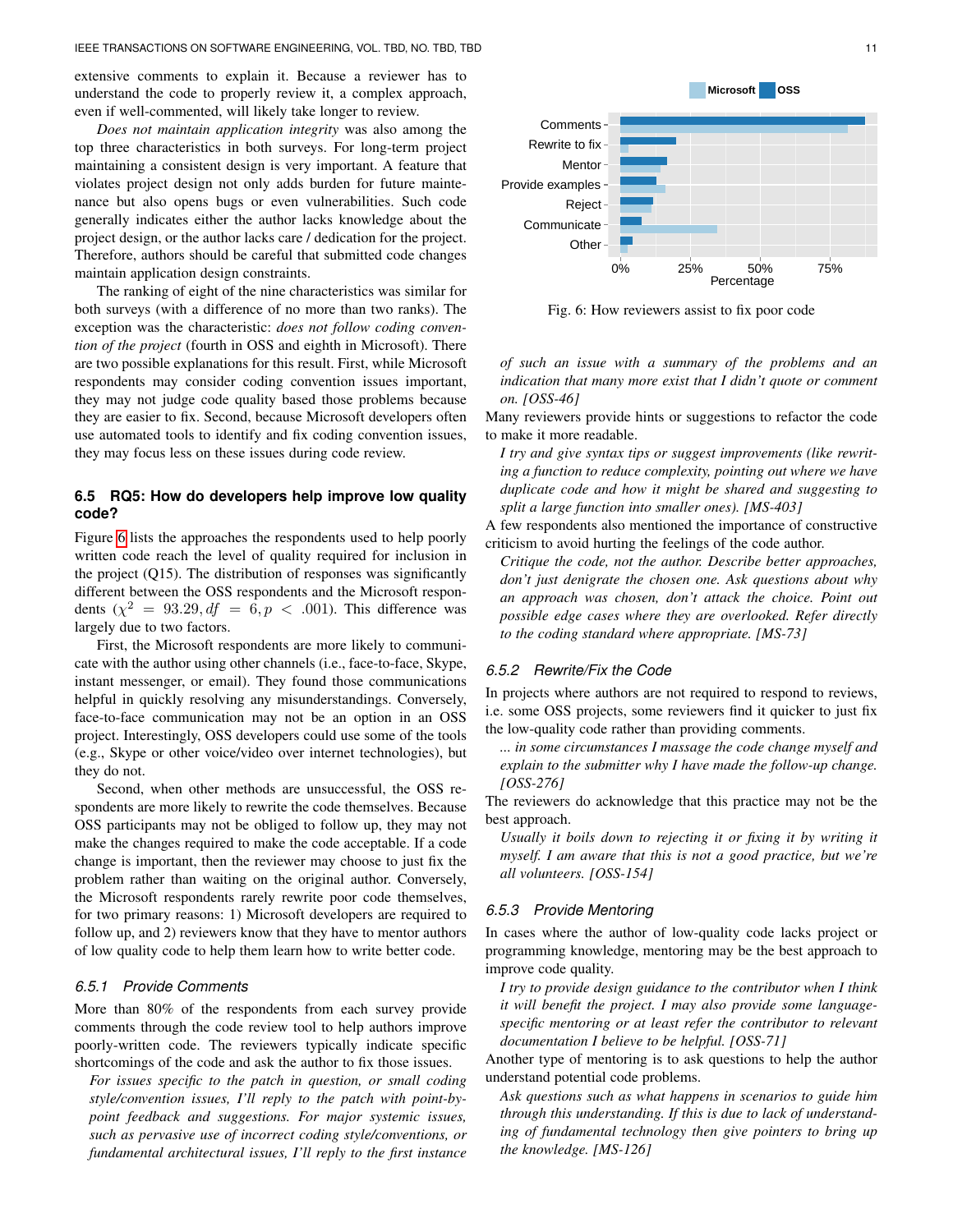#### *6.5.4 Provide Examples*

Some reviewers prefer providing example code or directing an author to other well-written code in the project.

*I will usually point the original author towards existing examples of code in the project to look at for reference. [OSS-58]*

## *6.5.5 Reject Until Good*

Some reviewers prefer to reject code changes until they meet the project quality standards.

*I do not sign off until I am convinced that the code change meets the team criteria for quality. If the author does not understand or agree with my feedback, I typically will sit down with them to discuss in detail. [MS-132]*

#### *6.5.6 Communicate with the Author*

Over a quarter of the Microsoft respondents preferred discussing code changes via email or instant messenger rather than inside the code review tool. They found this type of communication helpful for avoiding long discussions in the code review tool and embarrassment of the author. This percentage was much higher than for the OSS respondents.

*Sometimes, for more difficult issues, I create an email thread on the side to have a better back-and-forth discussion about the change as a whole instead of a discussion about one small part indicated in the review. If I consider the change very poorly written, I tend to keep the side-conversation more private to avoid embarrassing the author. [MS-145]*

If feasible, some Microsoft reviewers also prefer to meet the author face-to-face and discuss the issue to resolve potential misunderstandings.

*Usually the best option is to go to their office and see where they are coming from and whether they made oversights or were missing information. [MS-34]*

## **6.6 RQ6: What is the impact of high quality code?**

More than 85% of the respondents from each survey indicated that high quality code or use of an outstanding approach to solve a problem affects their perception of the code author (Q17). As shown in Figure [7,](#page-11-0) the aspects of peer perceptions that are influenced by high quality code (Q18) differ significantly between OSS respondents and the Microsoft respondents  $(\chi^2 = 25.81, df = 3, p < .001).$ 

For the OSS respondents, the largest impact of high quality code is increase in positive impressions about the personal characteristics of the code author. Because of the lack of physical interaction among OSS participants, socio-technical interactions (e.g., via code reviews) become more influential in the formation of impressions about the personal characteristics of teammates [\[10\]](#page-16-7). The lower importance of this factor for Microsoft respondents may be because developers in industrial organizations have other methods of observing and assessing the characteristics of their peers, e.g. participating in face-to-face meetings, working in close proximity, communicating frequently, and participating in nonwork social activities like lunch. One excience perform one interest code changes until they meet the<br>
Some excience performance of the control of the reviewers of the reviewers are determined by a matter of the rest of the rest of the rest of the rest of

Conversely, the Microsoft respondents indicated that the largest impact of high quality code is stronger relationships and future collaborations with the code authors. Because approximately 75% of the code reviews at Microsoft are performed by teammates

<span id="page-11-0"></span>

Fig. 7: Impact of high quality code

the personal characteristics of an author. Instead, code reviews help the reviewers judge the intellect and coding skill of the code author. High quality code can lead to increased respect, admiration and trust.

## *6.6.1 Creates Positive Perceptions about Personal Characteristics*

Approximately 60% of the OSS respondents and 36% of the Microsoft respondents indicated that high quality code or an outstanding problem solving approach were evidences of the personal characteristics of the code author. First, high quality code can indicate that the author is competent, an expert in the area, high performing, and posses professional skills.

*I will assume that the author is experienced or skilled in a particular area if I see good work in that area. If the author tends to produce clean, well structured code that complies with the coding style guide, I will assume that he/she works in well organized and thorough manner. [MS-68]*

Second, high quality code can be a sign of the contributor's ability. *It's my opinion that you can infer the quality of a developer by the quality of their changes. Changes that are not well thought out indicate sloppy thinking, but changes that are neat and tight indicate an accuracy of thought that I appreciate. [MS-216]*

Third, the quality of code changes can indicate the level of the dedication of the code author.

*High quality code shows that the author cares about the project and has considered the ramifications of their changes. High quality code also can elevate the project as new ideas are injected into the community. [OSS-31]*

Finally, high quality code can be a sign that the author has a good understanding of the project.

*This means the author has spent a large amount of time working hard to understand the problem at hand and has come up with a great solution. [OSS-220]*

## *6.6.2 Helps Build Relationships*

Approximately 37% of the OSS respondents and 47% of the Microsoft respondents indicated their desire to build relationships with outstanding code authors. They believed that authors of good code are trustworthy and should have additional tasks and privileges. Trust is very important in OSS projects, because gaining the trust of the core members is the only way a contributor can earn commit privileges.

*.. "outstanding approaches" are rare, but well written, welldocumented code indicates that the author can be trusted. He/She may get approver rights or become maintainer of a module. [OSS-167]*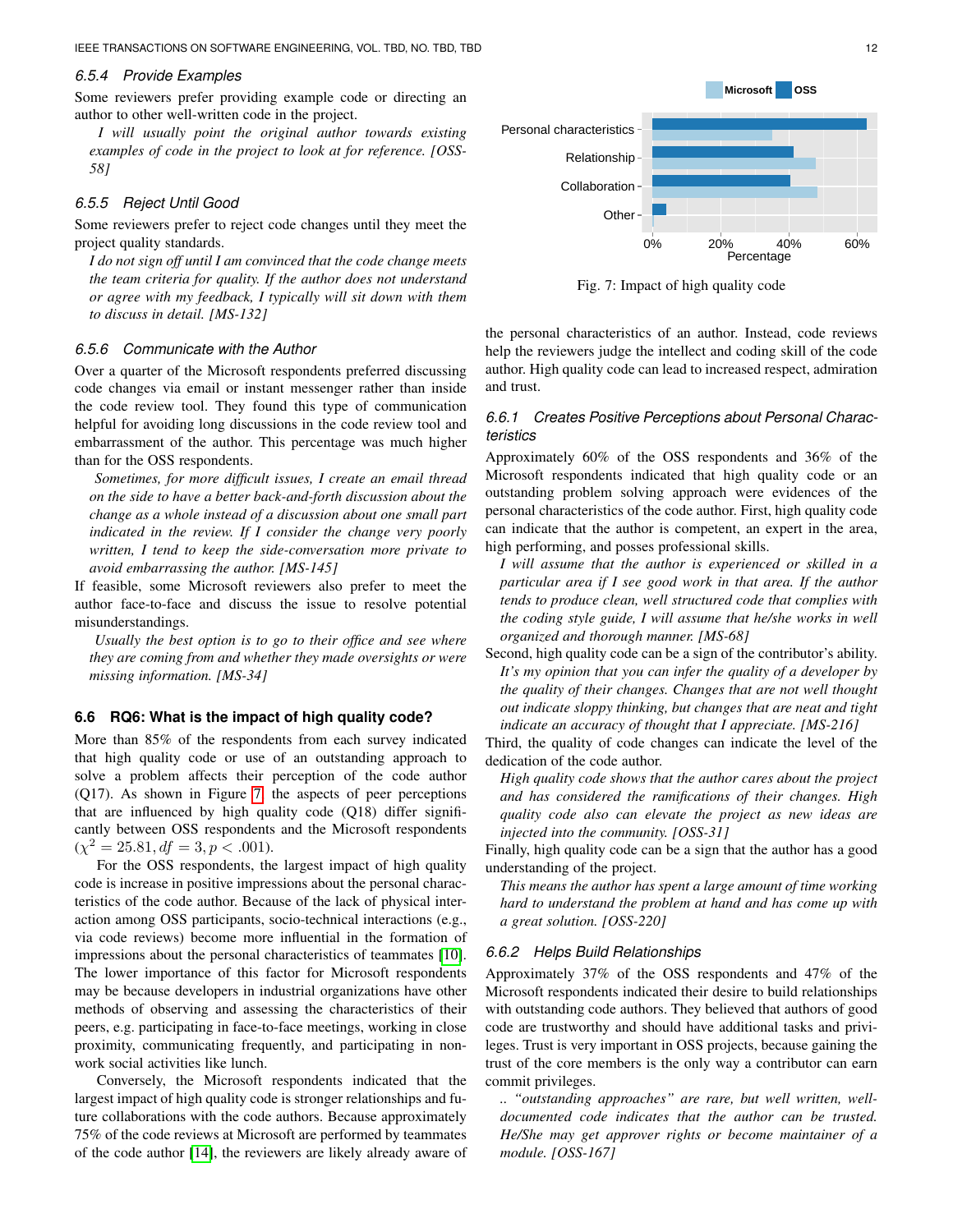In addition, respondents reported an increase in respect and admiration for authors of high quality code.

*High quality code speaks about its author. I see software development more as an art than an actual engineering discipline. From this perspective, a person writing high quality code is someone that deserves respect and recognition, as he combines his knowledge/experience with his intellect to create unique solutions. [OSS-180]*

Finally, authoring high quality code can also lead the author to earning a better reputation within the community.

*Impressed by ability to solve the problem, this is really just meritocracy at work. People who put in the time and solve problems with outstanding approaches build a strong reputation. [OSS-144]*

#### *6.6.3 Encourages Future Collaborations*

Approximately 36% of the OSS respondents and 48% of the Microsoft respondents indicated their desire for future collaborations with authors of high quality code because they viewed those authors as expert contributors from whom they could learn.

*If someone writes some code with an "Outstanding approach" such that it impresses me, I'll probably read all of their code reviews after that, in order to learn more. [MS-103]*

Some developers often volunteer to review code changes submitted by these authors primarily to learn.

*I will be more likely to consult this person in the future as they are a proven performer in code matters. I may pay more attention to future work by them by signing up for code reviews, but more to understand their work than to pick apart code line by line. [MS-333]*

Apart from learning, developers also seek assistance from outstanding code authors when having difficulty solving a problem.

*I know that this is a guy to go to when faced with difficult problems, and that he can be counted on to give proper reviews and suggest improvements to my code. [OSS-109]*

Consistently submitting high quality code can improve the trustworthiness of the author as respondents stated that, if busy, they would spend less time reviewing code from these authors.

*.. if this person sends another code review on a day that I'm really busy, I won't worry about looking it because I trust that they also "did the right thing" in this new code review. [MS-128]*

Finally, authoring high quality code changes resulted in an increased perception of reliability and the assignment of more complex or critical tasks.

*Seeing well written code increases my confidence in the author and I know I will be able to rely on that author for future tasks of high complexity or high importance. [MS-341]*

## **6.7 RQ7: What is the impact of low quality code?**

More than three-quarters of the respondents from each survey indicated that poorly written code negatively influences their perceptions of the code author (Q13). As shown in Figure [8,](#page-12-0) the aspects of peer perception that are influenced by poorly written code (Q14) differ significantly between OSS respondents and Microsoft respondents ( $\chi^2 = 52.79, df = 3, p < .001$ ). The OSS respondents were more likely to form negative impressions about the experience and personal work habits of authors of poorly written code. The reasons for forming negative impressions are the parameteristic method with the composition of the same of the same as the same as the same as the same as the same as the same as the same as the same as the same as the same as the same as the same as the same of

<span id="page-12-0"></span>

Fig. 8: Impact of a poor quality code

(RQ6). In addition, the Microsoft respondents considered authors of low quality code to be incompetent. They were less likely to collaborate with those authors in the future due to the expected increase in time and effort such collaborations would require.

#### *6.7.1 Creates Negative Perceptions about the Work Habits*

Approximately 62% of the OSS respondents and 38% of the Microsoft respondents indicated that low quality code negatively affects their perceptions about the work habits of the author. As before, Microsoft respondents were likely to find this factor less important than OSS respondents because of the many other ways that developers interact and are able to assess each other's characteristics and work habits. More specifically, reviewers consider the submission of low quality code to be a sign of the author's carelessness or lack of respect for his/her peers.

*Code that is poorly written, does not follow guidelines etc. makes a bad impression, it gives a sloppy impression, like the person writing the code does not take the time to provide the code with proper quality, yet expect it to be reviewed. Providing sloppy code is in my opinion a sign of lack of respect. [OSS-260]*

Second, reviewers think that authors of low quality code were lazy or lacking dedication to the project.

*Author either didn't put enough time to investigate the task he is solving or does not have understanding of the system he is building. Either case he should have spent more time to understand what is he doing. [MS-41]*

While low quality code does affect perception, reviewers realize that people do make mistakes, so they are likely to excuse the first few mistakes and begin forming a negative impression when the author is unable or unwilling to learn from previous mistakes.

*For occasionally poor code, not much effect - people have off days, or may just misunderstand the particular area of code they are modifying. But if the author continues to makes similar mistakes, then that strongly degrades my opinion of their competence. [OSS-176]*

Furthermore, not all the mistakes have the same impact. Reviewers are more accepting of mistakes due to lack of knowledge or understandings than they are to easily avoidable mistakes.

*It's ok if the code contains bugs and I will not think the author is careless. However if the code contains coding style, readability, duplicated code and other easily avoidable problems, I will think the author is careless and is not dedicated to the project. [OSS-197]*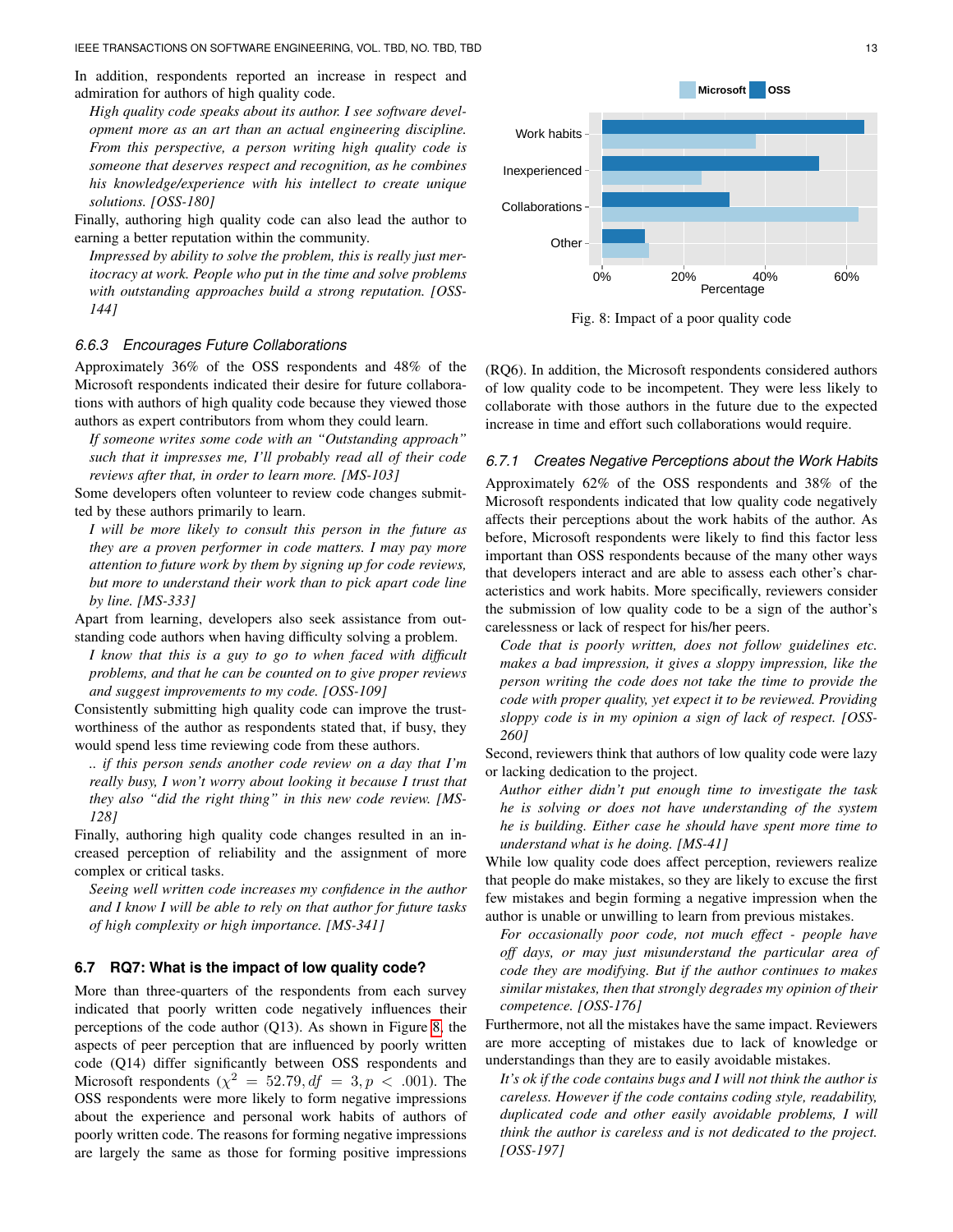#### *6.7.2 Suggests Inexperience*

Approximately 51% of the OSS respondents and 24% of the Microsoft respondents indicated that low quality code suggests that the author is inexperienced in either the project or in programming.

*It can mean that they haven't yet reached understanding of the how the code they are modifying works, and thus any contributions from them may need to be reviewed extremely carefully. [OSS-196]*

Reviewers also think that the authors of low quality code may be incompetent or lacking intelligence.

*No matter what level of experience a programmer is at they can write clear, readable, robust code. Surprisingly people can go a long ways without learning to do this. It makes me question their native intelligence and dedication to the project. [OSS-25]*

#### *6.7.3 Impacts Future collaborations*

Approximately 62% of the Microsoft respondents and 27% of the OSS respondents indicated that the impressions formed about the authors of poorly written code affected their future collaborations. Many of the respondents doubted a the abilities of the authors of poor code.

*Poorly written code usually indicates to me that the author is lacking coding experience or technical skill, which (negatively) affects how I perceive the author's general performance at work. [MS-45]*

Loss of respect is another factor hampering future collaboration.

*Depending on the 'severity' of the bad code, I can feel that I lose respect for the person and their intelligence as a code author in extreme cases. For example thinking 'did they even try to build it/test it', or 'why did they think this is the right approach. It should be much simpler but they are to clueless to know'. [OSS-78]*

In the extreme case, reviewers can lose trust in the author of low quality code and carefully examine future changes from that author.

*I trust the developer less, and know that I'll have to code review future changes in even greater detail. [MS-349]*

Finally, because poorly written code takes longer to review, some reviewers are less likely to accept review requests from these authors.

*Poorly written changes also require more review time, so I feel that a person who consistently makes poorly written changes will waste a lot of people's time in the long run. I also end up expecting that person's changes to be poorly written and do not look forward to the prospect of reviewing the changes. [MS-166]*

## **6.8 RQ8: What is code review's effect on peer impressions?**

Using behavioral scales, we focused on understanding the impact of code reviews on four aspects of peer impression formation: trust, reliability, perception of expertise, and friendship. To ease analysis and presentation of results, we recoded the scale to make the effect of the scale items on impression formation more evident. The recoded scale is: -3: *describes a non-code review partner, NOT a code review partner*, 0: *describes both equally*, and 3: *describes a code review partner, NOT a non-code review partner*. To avoid biasing the results with negative scale values, we did not use this scale during data collection.

<span id="page-13-1"></span>0% 10% 20% 30% 0% 10% 20% 30%  $^{\rm ss}$ Microsoft Non code review partner −2 −1 Both 1 2 Code

expertise\_1 expertise\_2 expertise\_3 expertise\_4

Fig. 9: Distribution of ratings for the scale items: Perception of expertise

TABLE 6: Behavioral scale means and effects

<span id="page-13-2"></span>

| <b>Construct</b>                                                  |       | <b>Scale Mean</b> | Effect Size (Cohen's $d^*$ ) |                  |  |  |
|-------------------------------------------------------------------|-------|-------------------|------------------------------|------------------|--|--|
|                                                                   | OSS   | <b>Microsoft</b>  | <b>OSS</b>                   | <b>Microsoft</b> |  |  |
| Trust                                                             | 0.699 | 0.843             | 0.76                         | 0.93             |  |  |
| Perception<br>of Expertise                                        | 1.526 | 1.467             | 1.72                         | 1.53             |  |  |
| Reliability                                                       | 1.023 | 1.088             | 1.11                         | 1.04             |  |  |
| Friendship                                                        | 1.473 | 1.115             | 1.53                         | 1.33             |  |  |
| *Cohen's d interpretation: $d >$<br>.8 indicating large effect, d |       |                   |                              |                  |  |  |

indicating medium effect, and  $d \geq 0.2$  indicating small effect [\[17\]](#page-17-41)

As an example, Figure [9](#page-13-1) shows that for the four perception of expertise scale items, most of the respondents (approximately 70% to 80%) thought they had a better perception of the expertise of their *code review partners* than their *non-code review partners*. All four scales exhibited a similar trend.

Table [6](#page-13-2) shows the item means for the four behavioral scale items for the two surveys. The scale means were positive and significantly higher<sup>[13](#page-13-3)</sup> than the mid-point of the scale  $(0 - Both)$ Equally) in all cases. We did not observe any significant differences between the results of the two surveys for the behavioral scale questions. We also estimated effect size using Cohen's *d* (rightmost two columns of Table [6\)](#page-13-2). In seven out of the eight cases there were large effects. Only the trust scale in OSS survey showed medium effect size. The results suggest that code review had overall large positive impact on building four types of peer impressions (i.e., trust, perception of expertise, friendship, and reliability) between code review participants in both OSS and MS projects.

These results provide some insight into the results from RQ6 (impact of high quality code) and RQ7 (impact of poor code), which show that code reviews can have both positive and negative impacts on impression formation. This analysis shows that 1) code reviews have a large positive impact on impressions formation, and 2) the majority of the respondents had better perceptions of their code review partners than their non-code review partners.

## <span id="page-13-0"></span>**7 DISCUSSION**

This section provides further discussion on the detailed analysis of the survey results described in Section [6.](#page-6-0) In particular, this section highlights seven themes that emerged from the results.

## <span id="page-13-4"></span>**7.1 Differences Between OSS and Microsoft**

The OSS respondents differ significantly from the Microsoft respondents in the aspects of code review emphasized as most

review partner

<span id="page-13-3"></span><sup>&</sup>lt;sup>13</sup> one sample t-test,  $p < 0.001$  in all cases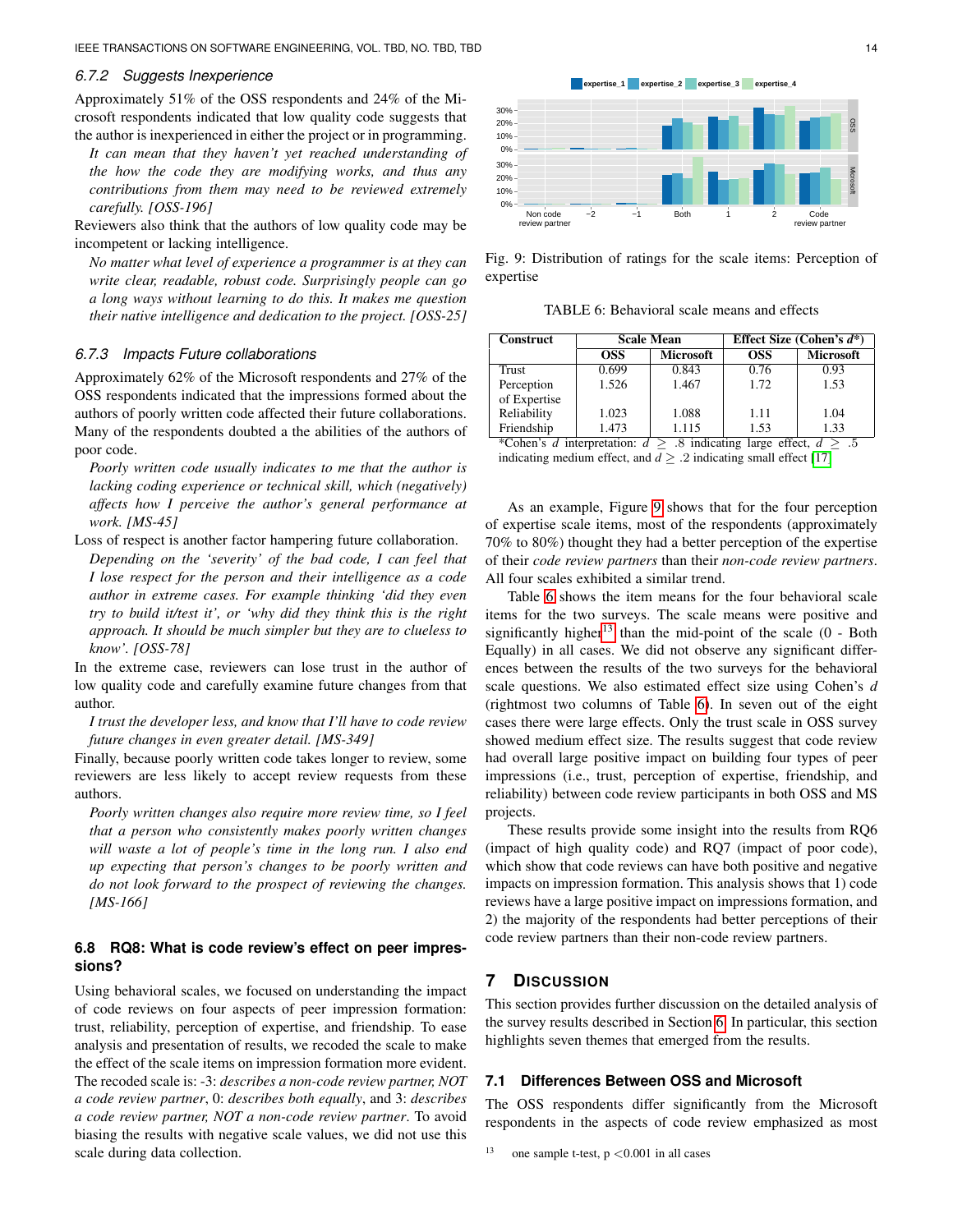important. The focus for OSS reviewers is on building relationships with core team members. When forming impressions of their teammates through code reviews, the OSS respondents indicated that the personal characteristics and work habits of the code author were most important. This emphasis makes sense because members of OSS teams may not have the opportunity to form impressions of their teammates through the more traditional types of interactions (i.e. face-to-face work and social interactions) that members of a commercial organization, like Microsoft, would have. As a result, code reviews become even more important for forming impressions of teammates. Conversely, the Microsoft respondents consider the knowledge dissemination aspects more important. Code reviews work as a medium to mentor new teammates about the project design, coding conventions, and available API or libraries.

Similarly, when deciding whether to accept a code review request, the most important factors for OSS respondents are their relationship with the code author and the reputation of the code author. This focus is driven by the desire to maintain current relationships and to improve relationships with reputed developers. Conversely, for Microsoft respondents, when deciding whether to accept a review, the most important factors were the expertise of the code author (i.e., if a developer writes good code that s/he can learn) and the effort required to review the change. When deciding who to invite to review their code, the most important factor was the expertise of the reviewer (i.e., whether s/he has expertise to review that code and will be able to provide useful feedback).

Other than the differences mentioned here, the results were similar for the OSS and Microsoft developers. Sections [7.2](#page-14-0)[-7.5](#page-14-1) describe results that were similar across the OSS respondents and the Microsoft respondents.

#### <span id="page-14-0"></span>**7.2 Benefits of Code Review**

While there is empirical evidence that code review improves software quality [\[18\]](#page-17-42), [\[57\]](#page-17-36), the benefits of code review are much broader. Evidence about these other benefits has been mostly anecdotal. The results of these surveys begin to provide more evidence for these benefits. Nearly all survey respondents in both surveys found code reviews important for their projects for reasons including: knowledge dissemination, relationship building, better designs, and ensuring maintainable code. For large-scale and long term projects, those benefits may be very important and hard to achieve through other means. Therefore, even projects with highly-skilled developers who rarely commit low-quality changes can still benefit from the practice of code review.

## **7.3 Peer Impression Formation**

One of the key non-technical benefits of code review for both OSS and MS participants is its role in impression formation, that is how developers form opinions of teammates. The results of the surveys show that the most important social factor of code reviews is in obtaining an accurate perception of the expertise of teammates. The quality of the code submitted for review is an important aspect of the formation of teammate perceptions. For example a code change that is simple, easy to understand, self documenting and requires minimum review time is highly appreciated by the reviewers and may lead to improved social status. Whether a developer is positive or negative towards a teammate may influence future code reviews. For example, respondents indicated that they perform more thorough reviews of code submitted by teammates who are untrustworthy than of code submitted by teammates they view as experts. In addition, the impressions formed during code review could also affect future collaborations, relationships, and work practices. Therefore, code review is a critical practice not only for ensuring the quality of code changes but also for forming the social underpinning of successful projects.

## **7.4 Effects on Future Collaborations**

More than three-fourth of the code review participants from the both surveys had strong positive impressions about their peers, suggesting that code reviews may influence future collaborations. When a reviewer finds high quality code from an author it can increase collaborations in two ways. First, s/he is more likely to sign up to review the author's future changes in order to learn from them. Second, s/he considers the author an expert who is able to provide suggestions to improve his/her code and add the author as a reviewer for his/her changes. On the contrary, poorly written code often takes more effort to review and a reviewer may not accept future review requests from the author of poor code. Moreover, uncertainty about their level of expertise may lead a developer to avoid asking the author of poor code to review his/her code. Combining these two scenarios, a developer's code review partners are more likely those peers who s/he considers as good authors as well as experts. Conversely, the peers who s/he judged as poor code authors will become non-code review partners due to infrequent interactions.

#### <span id="page-14-1"></span>**7.5 Effects of Perceived Expertise**

A reviewer's perception of the expertise of the code author not only influence the acceptance or rejection of code review requests but also influences the level of scrutiny for the code. First, in terms of accepting incoming code reviews (See Section [6.3\)](#page-8-2), perceived expertise has mixed influence. Some respondents preferred to review code from experts to learn and to minimize time spent in reviews. Other respondents prioritized reviews from newcomers or focused on areas requiring the most attention. Both of these approaches may be correct, depending upon the expertise of the reviewer.

Second, in terms of the level of scrutiny given to the code, if a reviewer is uncertain about a particular design choice, s/he is more likely to trust the design choice of experts and to question the rationale of non-experts. In addition, if a reviewer does not have adequate time to perform a thorough review of code from an expert author, s/he will approve that code after only a cursory review, based upon an assumption that the expert author implemented correctly, as usual. However, an author only receives this expert status after consistently submitting high-quality code changes.

## **7.6 Effects of Distributed vs. Collocated Teams**

One of the goals of replicating the survey with Microsoft developers was to investigate how much the distributed nature of OSS projects factored in to the understanding and practice of code review. To investigate this effect, we surveyed members of distributed teams and members of collocated teams within Microsoft. We anticipated that members of distributed teams would emphasize the human relationship aspects of code review due to their limited ability to form these relationships in person (as members of collocated teams have). Interestingly, when analyzing the data from the Microsoft survey we found very little difference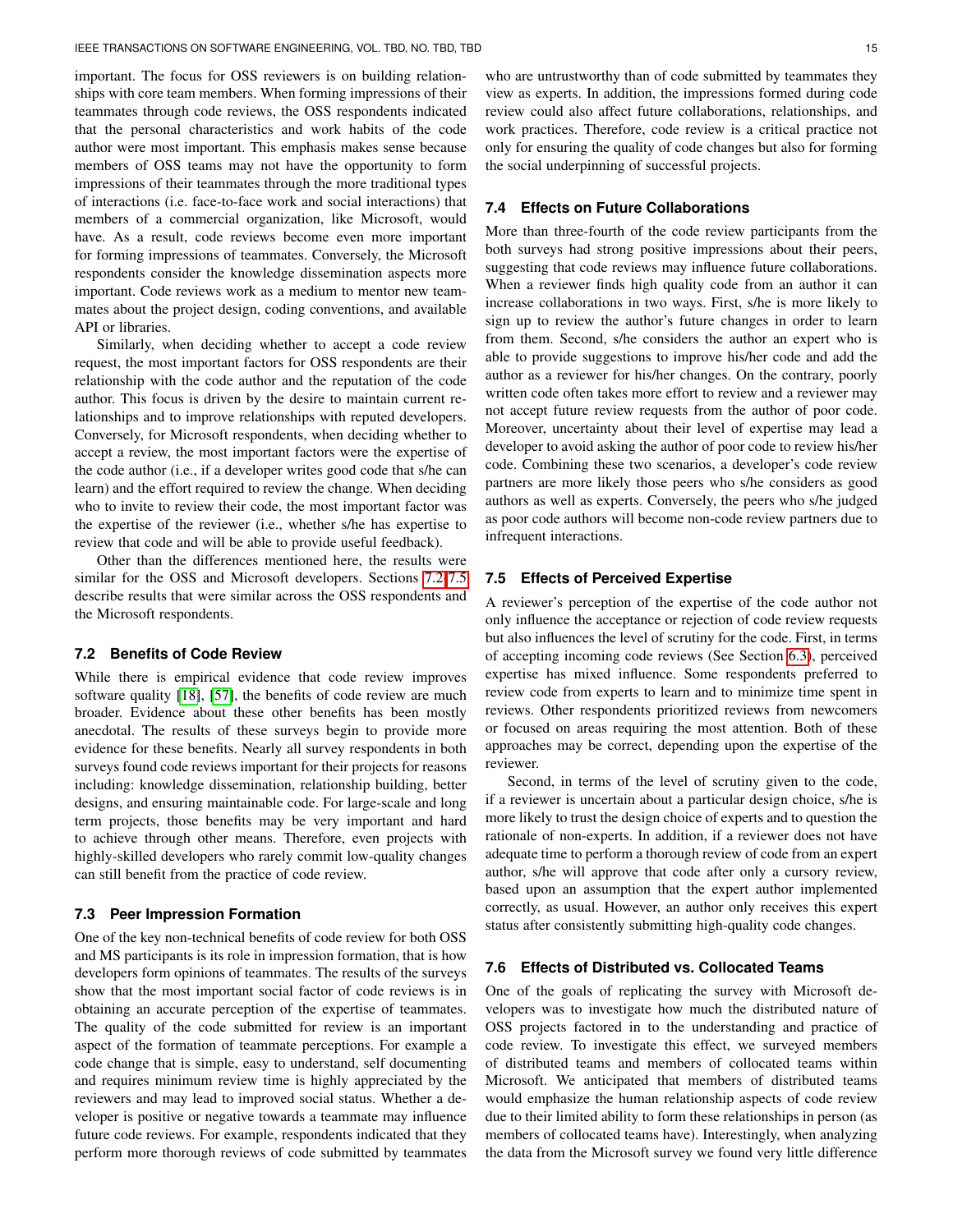<span id="page-15-1"></span>

Fig. 10: Importance of code reviews (Grouped by three types of Microsoft respondents)

between the responses of developers from collocated teams and the responses of developers from distributed teams. For example, Figure [10](#page-15-1) shows how the three groups of Microsoft respondents considered code reviews to be important for their projects. In fact, there were much larger differences between respondents to the OSS survey and respondents to the Microsoft survey, in general (regardless of whether the respondent was on collocated team or a distributed team), as discussed in Section [7.1.](#page-13-4) Therefore, our initial hypothesis that respondents from distributed teams at Microsoft would respond similarly to respondents from OSS teams is not supported.

This surprising result suggests two possible explanations: 1) some types of impressions that are impacted by code reviews (e.g. coding ability) may not depend on face-to-face interactions, and 2) the code review process (e.g., review acceptance and future collaborations) may depend more on project culture (i.e. OSS projects have a different culture than commercial projects [\[28\]](#page-17-43)) than on the physical location of the developers.

#### **7.7 Paid vs. Volunteer OSS developers**

The motivation of OSS participants may be affected by whether or not they receive financial compensation for their contributions. In addition, paid OSS participants may have different goals than volunteer OSS participants. Prior research has identified several differences between paid and volunteer participants in terms of impressions formation (i.e., paid participants were more likely to form impressions based on meeting in person) and perceived experiences (i.e., volunteers were more likely to perceive negative experiences working with peers) [\[10\]](#page-16-7).

In response to RQ2, we found that paid OSS participants collaborate with significantly more peers and spend significantly more time in code reviews than volunteer OSS participants. This observation may indicate that paid OSS participants serve as the gatekeepers for the OSS projects.

For the remaining research questions, which dealt with the importance of code review, the code review process, and the impact of code reviews, the results did not show any differences between the paid OSS participants and the volunteer OSS participants. Therefore, whether an OSS participant is paid or is a volunteer does not seem to impact the key aspects of the code review process or how code reviews impact peer impression formation.

# <span id="page-15-0"></span>**8 THREATS TO VALIDITY**

This section discusses the addressed and unaddressed threats to validity. It is organized around the four common types of validity threats.

#### **8.1 Internal validity**

*Participant selection* is the primary threat to internal validity. The subject population consisted of reviewers who had participated in at least 30 code reviews (either as the author or reviewer). It is possible that using a different threshold would have produced different results, but we have no evidence to suggest this situation. Because seven of the eight research questions (RQ2-8) are related to the code review process (i.e., accepting review request, judging poor code, improving poor code, impact of good/bad codes), we strongly believe that without having adequate code review experiences, a developer cannot provide appropriate answers to these questions.

In addition, there is the threat that only those subjects who had positive experiences with code review took time to respond to the survey. There is no evidence to suggest that this selfselection occurred. But, even if it did, because the goal of the survey was to gather information about various aspects of code review, those who had positive experiences could likely provide the best feedback.

## **8.2 Construct validity**

The survey design process specifically focused on reducing construct validity threats. This process took approximately eight months and included both expert reviews and multiple pilot tests. The design process included the following bias-reducing practices:

- placing the questions about the topics of interest after the other survey questions to prevent *hypothesis-guessing*,
- presenting the scale questions in random order,
- providing clear definitions of *code review partner* and *noncode review partner* on all relevant pages, and
- carefully wording questions in an unbiased manner.

Third, we conducted multiple reliability and validity tests, with widely-used and highly recommended measures, to ensure construct validity.

#### **8.3 External validity**

Due to the wide diversity within the OSS community, it is possible that the results may not be representative of all OSS projects. In fact, as most respondents came from well-known, successful OSS projects, they may have been among the higher skilled and more motivated OSS developers. The impacts of code review on software quality and on the social fabric of the team may differ in other types of OSS projects.

In terms of the Microsoft developers, they may not be representative of all commercial organizations. To reduce this potential threat, the respondents came from teams that differ in *development process* (e.g. waterfall vs. agile), *hardware platform* (e.g., mobile, desktop, server, and data center software), *deployment method* (boxed products versus web services), *operating system* (iOS, Windows, Windows Phone, and Linux), *location* (U.S., Europe, and Asia), and *workflow* (e.g., some teams require two reviews on all sign-offs, others are more lax; some want review prior to checkin and test, others do review afterwards; some include testers and development leads on reviews and some do not). The software development processes, project management, and release cycles across different projects in Microsoft are quite varied. Interestingly, in a prior study of code review, Rigby and Bird investigated code review practices and metrics in multiple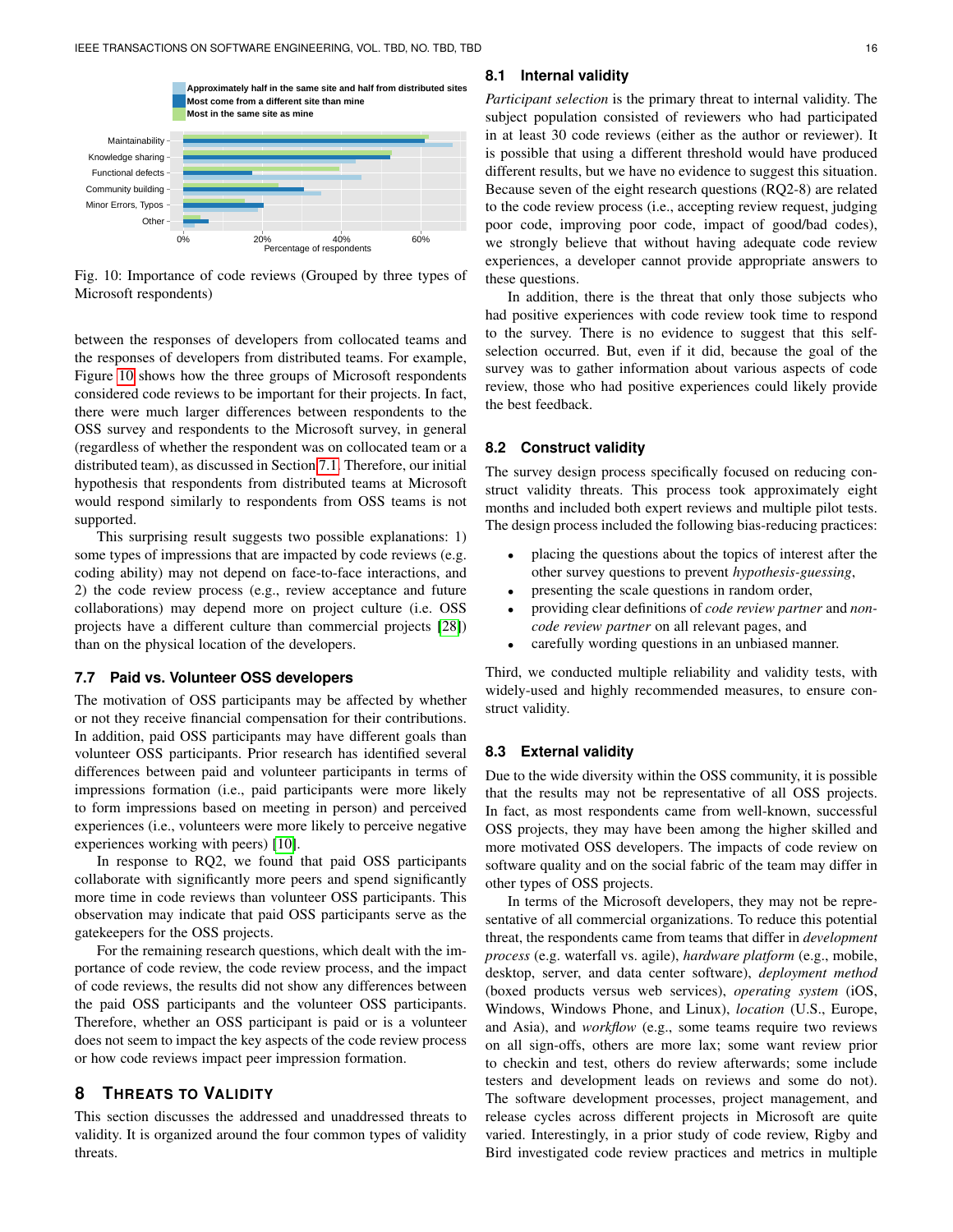commercial organizations and open source projects [\[45\]](#page-17-0). Surprisingly, they found little difference between the different systems studied in terms of code review, supporting the notion that findings about code review at one company may be relevant for other organizations.

In addition, the code review workflow at Microsoft is similar to that used by other large commercial organizations such as Facebook [\[33\]](#page-17-8), Google [\[56\]](#page-17-7), VMWare [\[3\]](#page-16-1), Cisco [\[18\]](#page-17-42), and Oracle [\[55\]](#page-17-44) that have adopted mandatory code review practices. In those organizations, code review has become an important software quality assurance practice similar to testing, tracking/fixing bugs, and automated build systems, which all are aspects of mature software engineering projects.

A common misconception about industrial research at large companies such as Microsoft is that software projects at Microsoft are not representative of other software projects. While projects might be larger in size, most development practices at Microsoft are adapted from the general software engineering community and also used outside Microsoft. Another frequent misconception is that empirical research within one company or one project is not good enough, provides little value for the academic community, and does not contribute to scientific development. Historical evidence shows otherwise. Flyvbjerg provides several examples of individual cases that contributed to discovery in physics, economics, and social science [\[24\]](#page-17-45). Again, W.I. Beveridge observed for social sciences: "*More discoveries have arisen from intense observation than from statistics applied to large groups*" [\[7\]](#page-16-8). Even in SE domain, prior case studies at large commercial companies such as: Microsoft [\[9\]](#page-16-9), [\[39\]](#page-17-46), Google [\[35\]](#page-17-47), and Cisco [\[18\]](#page-17-42) have provided useful insights. Please note that this argument should not be interpreted as a criticism of research that focuses on large samples or entire populations. For the development of an empirical body of knowledge as championed by Basili [\[4\]](#page-16-10), both types of research are essential.

#### **8.4 Conclusion validity**

The number of responses to each survey was sufficiently large to mitigate any threats arising from small sample sizes. In addition, the Chi-square test (used most frequently in this analysis) does not assume normality in the data. For variables that were not normally distributed (according to the Shapiro-Wilk test), we used non-parametric tests.

## <span id="page-16-2"></span>**9 CONCLUSION**

This paper describes the results of two surveys to better understand the practice and motivation for performing code reviews. These results have several implications for researchers and for practitioners. First, although only one-fourth of the code review comments are about functional defects, practitioners should not be discouraged to practice code reviews. Code review offers several other benefits (i.e., knowledge dissemination, relationship building, better designs, and ensuring maintainable code) that are crucial for large scale or long term projects. Interestingly, most code review research focuses on defect detection. These other aspects of code review that are considered more important by the developers have not received much attention. Therefore, these other aspects of code reviews (i.e., relationship building, knowledge sharing, achieving better designs) warrant additional focused research.

Second, the results of these surveys indicate that code reviews have a large impact on relationship building and future collaborations. Carelessness in wording a review comment can lead to negative feelings from the code author and hinder future collaborations. For example, an author is more likely to make the required changes if the reviewer provides constructive criticism and is more likely to argue with the reviewer if the reviewer comments are viewed as an attack. Therefore, reviewers should carefully consider how their review comments will be heard by the code author. This finding warrants further research in two directions: 1) empirical validation of how the expression of sentiment (i.e., positive or negative) in code review comments influences the code review outcomes and long term collaborations, and 2) how to assist reviewers in articulating appropriate comments during code reviews.

Finally, effective code reviews require a significant amount of effort from the reviewers to thoroughly understand the code. The results of this study suggest that reviewers prefer to review code changes that are simple, self-documenting and easy to comprehend. Authors should keep those code characteristics in mind when submitting code changes for review. This result could also be of interest to program comprehension researchers. The large amount of time devoted to understanding code changes could be improved with appropriate program comprehension techniques.

## **ACKNOWLEDGMENTS**

This research is partially supported by the US National Science Foundation Grant No. 1322276, 1156563. Any opinions expressed in this material are those of the authors and do not necessarily reflect the views of the National Science Foundation. We would also like to thank Brook Bowers and Luis Aguiar for assistance in data analysis.

## **REFERENCES**

- <span id="page-16-3"></span>[1] J. Asundi and R. Jayant, "Patch review processes in open source software development communities: A comparative case study," in *Proceedings of the 40th Annual Hawaii International Conference on System Sciences*, 2007, pp. 166c–166c.
- <span id="page-16-0"></span>[2] A. Bacchelli and C. Bird, "Expectations, outcomes, and challenges of modern code review," in *Proceedings of the 2013 International Conference on Software Engineering*, 2013, pp. 712–721.
- <span id="page-16-1"></span>[3] V. Balachandran, "Reducing human effort and improving quality in peer code reviews using automatic static analysis and reviewer recommendation," in *Proceedings of the 2013 International Confernece on Software Engineering*, 2013, pp. 931–940.
- <span id="page-16-10"></span>[4] V. R. Basili, F. Shull, and F. Lanubile, "Building knowledge through families of experiments," *IEEE Transactions on Software Engineering*, vol. 25, no. 4, pp. 456–473, 1999.
- <span id="page-16-4"></span>[5] O. Baysal, O. Kononenko, R. Holmes, and M. W. Godfrey, "The influence of non-technical factors on code review," in *Proceedings of the 20th Working Conference on Reverse Engineering*, 2013, pp. 122–131.
- <span id="page-16-5"></span>[6] M. Beller, A. Bacchelli, A. Zaidman, and E. Juergens, "Modern code reviews in open-source projects: which problems do they fix?" in *Proceedings of the 11th Working Conference on Mining Software Repositories*, 2014, pp. 202–211.
- <span id="page-16-8"></span>[7] W. I. B. Beveridge *et al.*, "The art of scientific investigation." *The art of scientific investigation.*, 1950.
- <span id="page-16-6"></span>[8] C. Bird, T. Carnahan, and M. Greiler, "Lessons Learned from Building and Deploying a Code Review Analytics Platform," in *Proceedings of the 12th International Conference on Mining Software Repositories*, 2015, pp. 191–201.
- <span id="page-16-9"></span>[9] C. Bird and T. Zimmermann, "Assessing the value of branches with whatif analysis," in *Proceedings of the ACM SIGSOFT 20th International Symposium on the Foundations of Software Engineering*. ACM, 2012, p. 45.
- <span id="page-16-7"></span>[10] A. Bosu, J. Carver, R. Guadagno, B. Bassett, D. McCallum, and L. Hochstein, "Peer impressions in open source organizations: A survey," *Journal of Systems and Software*, vol. 94, pp. 4 – 15, 2014.